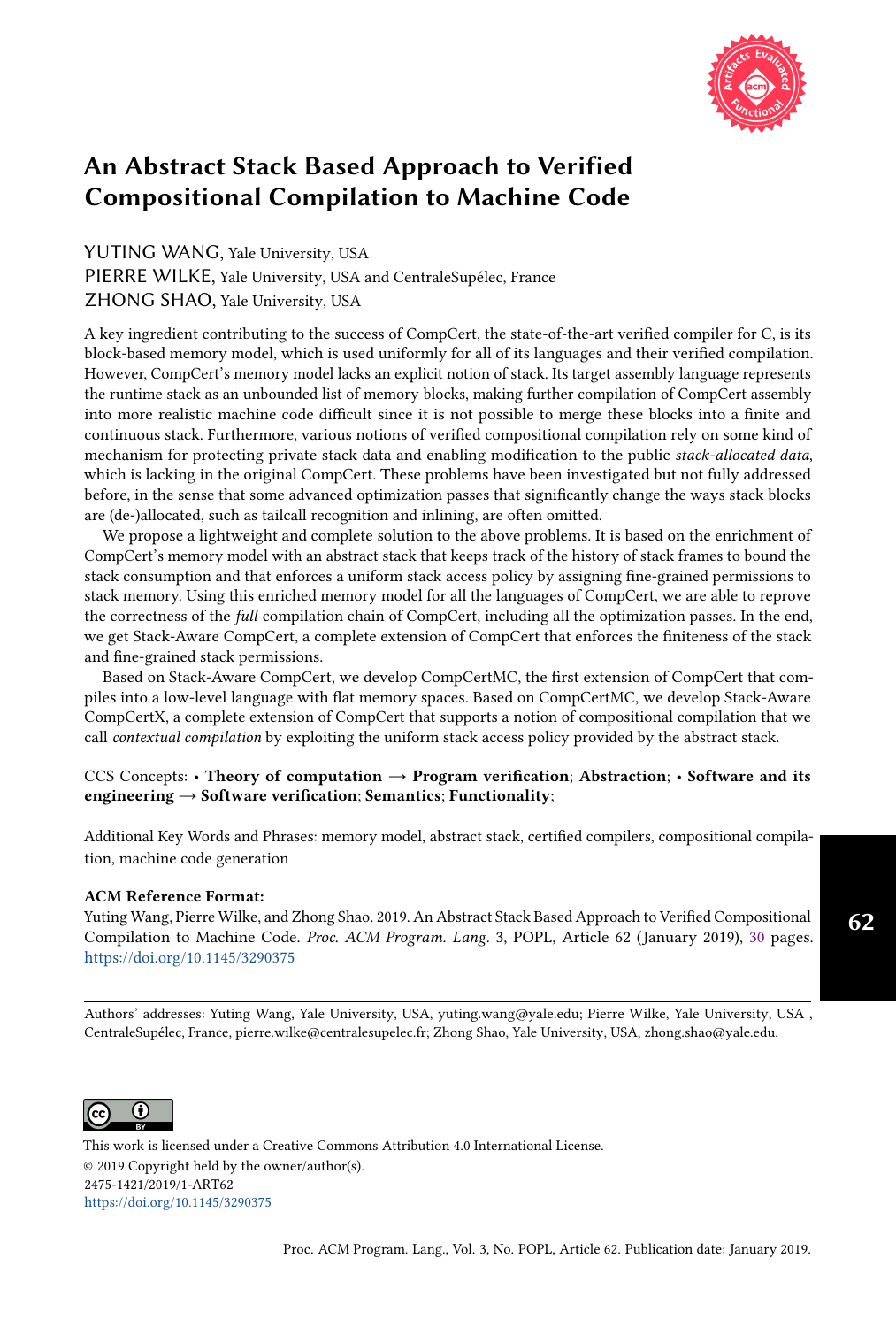## 1 INTRODUCTION

In the field of software verification using formal methods, verification is usually carried out in the high-level source languages. Verified compilers are then used to transport the correctness properties at the source level to executable code to obtain an end-to-end guarantee which is important for critical software systems such as OS kernels [\[Gu et al. 2015,](#page-28-0) [2016\]](#page-28-1).

The state-of-the-art verified compiler for C is CompCert [\[Leroy 2009a\]](#page-29-1) which has been successfully applied to many software verification projects. However, the vanilla CompCert is restricted in several aspects, making it less flexible for real-world verification projects. First, CompCert does not guarantee the correct compilation to executable machine code. Its verified compilation chain outputs a form of assembly code which is still quite far away from the actual assembly code; in particular, it does not operate over a finite stack. Second, CompCert only supports a limited form of modular verification known as verified separate compilation (proposed by [Kang et al.](#page-28-2) [\[2016\]](#page-28-2)), meaning if the modules are written in the same source language and compiled down to the same target language through the same compilation passes, then the behaviors of the syntactically linked modules are preserved by compilation. Verified separate compilation is not applicable to compilation and linking of heterogeneous modules, i.e., modules written in different languages that are compiled through different compilation passes, which are common in software systems. For instance, the code for context switch in an OS implementation is usually written in the assembly language and needs to be linked with other C modules compiled to assembly code [\[Gu et al. 2015,](#page-28-0) [2016\]](#page-28-1).

We observe that the above restrictions can largely be attributed to the lack of an explicit notion of stack with appropriate permissions for controlling stack access in the memory model of CompCert. CompCert uses a block-based memory model uniformly for all of its languages [\[Leroy et al. 2012;](#page-29-2) [Leroy and Blazy 2008\]](#page-29-3), where the memory is divided into blocks isolated from one another. In particular, the "stack" in the target assembly language is represented as an unbounded list of blocks. Further compilation to machine code is difficult because it is not possible to merge this list into a stack with finite space. For verified compilation of heterogeneous modules, a major problem is to protect the private data on the stack belonging to one module from being modified by another module. To solve this problem, it is required to have some mechanism to enforce the said protection of stack data, which is lacking in the vanilla CompCert.

Our goal of this work is to significantly relax the aforementioned restrictions in CompCert by extending it with the following features:

- Stack-awareness. We would like to extend the compilation chain of CompCert to be aware of the existence of a finite stack with permissions for protecting private data on the stack. This will provide the basis for the following extensions.
- Compilation to flat memory spaces. We would like to further compile CompCert assembly code into a form that closely mirrors the actual machine code. In particular, it should use flat memory spaces for representing the stack, code and data.
- Completeness. The extensions should be complete. That is, they should support all the features of CompCert, including stack-allocated data-an important concept for the compilation of C programs that characterizes stack data modifiable outside of the current function call—and the full compilation chain containing the non-trivial optimization passes that transform the structure of the stack, such as inlining and tailcall recognition.
- Verified separate compilation. The extensions should at least support verified separate compilation, the default approach to modular verification in CompCert.
- Contextual compilation. We also would like to support contextual compilation, a notion of modular verification for compilers that is stronger than verified separate compilation,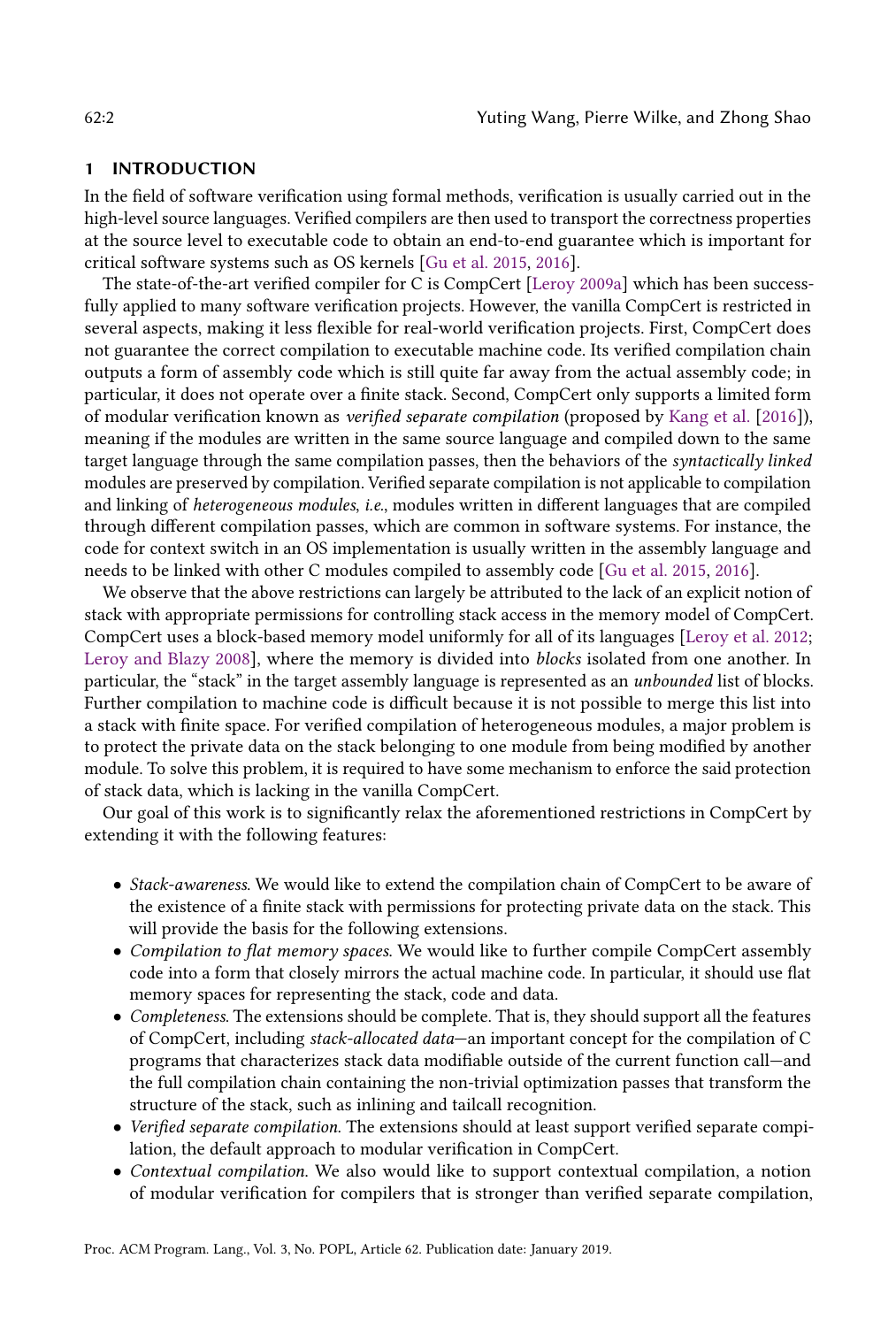denoting that any source module starting from an arbitrary context (i.e., arbitrary memory state and an arbitrary entry point) can be correctly compiled into the target language.

Our key idea is to instrument the memory model of CompCert with a built-in abstraction of the stack 1) to keep track of the concrete stack consumption at all levels of compilation, so as to prove the preservation of stacks bounds by compilation, which enables verified compilation to lower-level code with a finite stack, and 2) to enrich the memory blocks with stack permissions and impose a uniform access policy to prevent inadvertent modification of private stack data across modules. In the following paragraphs, we explain our key novelties in the application of this idea to support the above features in CompCert.

Stack-awareness. Our starting point is the definition of an abstract data type in the memory model of CompCert to represent the stack, that we call the abstract stack. It consists of a collection of abstract frames that record information about the stack frames allocated by function calls.

By recording the size of the concrete stack frames in the abstract frames and providing methods in the memory model to push and pop abstract frames onto the abstract stack, we are able to instrument the semantics of all the languages of CompCert to keep track of and bound the concrete stack consumption. Then, we prove that all CompCert's passes preserve the stack consumption, i.e. the stack consumption of the target program is no larger than that of the source program, by generalizing *memory injections*—the invariant between memory states for proving compilation correct-to relate abstract stacks in the source and target languages.

By recording permissions in the abstract frames for distinguishing public and private regions of stack frames, we are able to tell stack-allocated data which are modifiable outside the current function (e.g., local variables whose addresses are passed as arguments to other functions) apart from the private data which are only modifiable by the current function ( $e.g.,$  callee-save and spilled register values). Furthermore, by restricting in the memory model which accesses are permitted with respect to the abstract stack, we enforce a uniform access policy on the stack. We prove that all CompCert's passes preserve the stack access policy by augmenting memory injections to capture preservation of stack permissions.

Compilation to flat memory spaces. By exploiting the property that the CompCert's passes now preserve stack consumption, we merge the stack blocks in CompCert's assembly language into a single finite stack, and prove that any source program that does not overflow the concrete stack can be correctly compiled to a single-stack assembly program, from which we further compile to a language with data and code collapsed into flat memory spaces.

We still allow for dynamic allocation of an unbounded number of heap blocks besides the static blocks for code, data and stack. Note that most of the existing verification works based on CompCert (e.g. Verified Software Toolchain [\[Appel 2011\]](#page-28-3) and CertiKOS [\[Gu et al.](#page-28-1) [2016,](#page-28-1) [2018\]](#page-28-4)) actually do not rely on the axiomatised heap blocks as provided in CompCert, but rather allocate a global array that serves as a heap and provide their own heap management functions that operate on that global array. This way, all the memory is statically known and we can merge all parts of the memory into a flat memory space. Of course, we may take a similar approach to modeling a finite heap by introducing an abstract data type for the heap and operations on this data type into CompCert's memory model. We still need to evaluate the benefits and explore the feasibility of this extension, which are left for future work.

Completeness. The above extensions support stack-allocated data through stack permissions, as described above. They also support the full compilation chain of CompCert. For this, the main difficulty lies in proving the preservation of stack consumption. This is relatively straightforward for most compiler passes, where the call-return structure is preserved between the source and the target programs. However, more work is needed for optimizations such as inlining and tailcall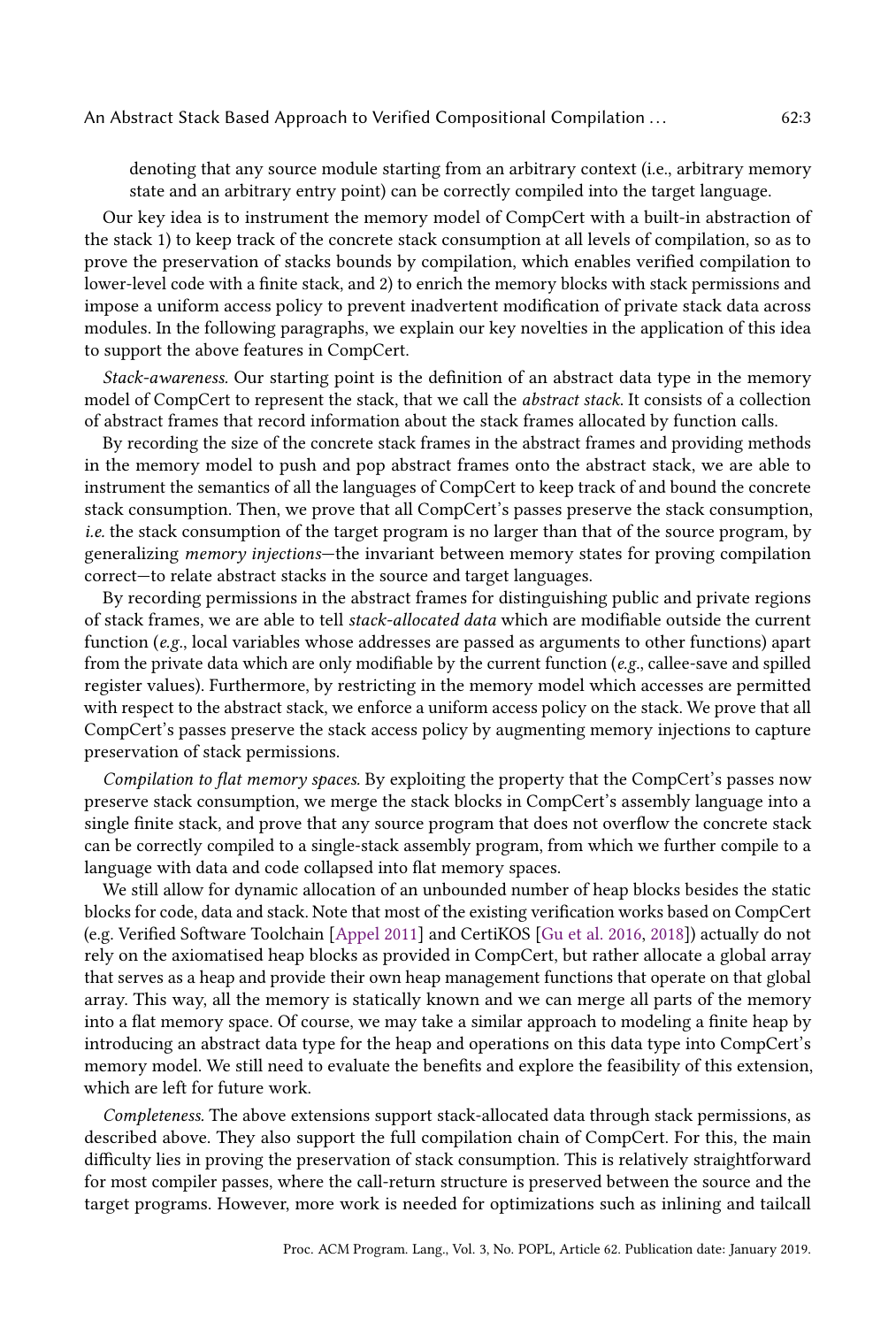recognition. Because these passes may merge function calls or reorder allocations of frames, we need to generalize the abstract stack to record the history of abstract frames and generalize memory injections to capture the merging and reordering of corresponding stack frames. The details are described in Sec. [3](#page-8-0) and Sec. [4.](#page-10-0)

Verified separate compilation. The above extensions also support verified separate compilation by following the same idea described in [Kang et al.](#page-28-2) [\[2016\]](#page-28-2). The work amounts to defining the notions of syntactic linking for our new languages with flat memory spaces and proving that the new compilation passes commute with syntactic linking.

Contextual compilation. Based on the previous extensions, we further support contextual compilation. For this, the key is to make sure the memory regions for the stack in different modules are used in a consistent way throughout the compilation. We enforce this consistency by describing the semantics of every module using our stack-aware memory model and exploiting the uniform stack access policy imposed by our abstract stack. The details are described in Sec. [6.](#page-22-0)

#### 1.1 Comparison with Related Work

There already exists a number of extensions to CompCert that aim to support some of the aforementioned features. We briefly discuss the key differences between the most relevant related work and our work. We will give a detailed comparison later in Sec. [7.](#page-25-0)

The distinguishing feature of our work is that it is based on the unique idea of enriching CompCert's memory model with an abstraction of the stack for tracking stack consumption and stack permissions. We apply this idea to verify the compilation of C to a language with flat memory spaces, which seems to be a first.

[Carbonneaux et al.](#page-28-5) [\[2014\]](#page-28-5) have developed Quantitative CompCert which supports compilation to a finite stack. Their key idea is to augment the event traces generated by execution with call and return events attached with the sizes of concrete stack frames, which will be used to calculate the stack consumption of a given trace. They then prove that if the stack consumption for all traces are preserved, then the source program can be correctly compiled into an assembly program with a finite stack. However, they have not tackled the problem of compilation to flat memory spaces or any form of compositional compilation. Moreover, they have not yet shown the event-trace based approach is flexible enough to support inlining or tailcall recognition.

Stewart et al. have developed Compositional CompCert [\[Stewart 2015;](#page-29-4) [Stewart et al.](#page-29-5) [2015\]](#page-29-5) which supports a very general notion of modular verification for compilers known as verified compositional compilation (VCC). They can prove the correct compilation of whole programs by composing the correctness proofs of the compilation of individual modules. However, they have not solved the problem of stack merging or compilation to flat memory spaces. Similar to Quantitative CompCert, they have not yet shown their approach supports inlining or tailcall recognition.

We briefly compare the different notions of compositional compilation for CompCert. VCC is more powerful than contextual compilation in that it allows for recursive calls between heterogeneous modules while contextual compilation does not. Contextual compilation is much more powerful than verified separate compilation because it allows for interoperation between heterogeneous contexts and programs. It has been proven adequate for verification of non-trivial system software such as OS kernels as manifested in the CertiKOS project [\[Gu et al.](#page-28-0) [2015,](#page-28-0) [2016\]](#page-28-1), where the linking between arbitrary assembly contexts and C modules and the isolation of stack resources between modules are essential to make modular verification possible.

#### 1.2 Contributions and Overview

We summarize our contributions as follows, all of which have been fully formalized in Coq: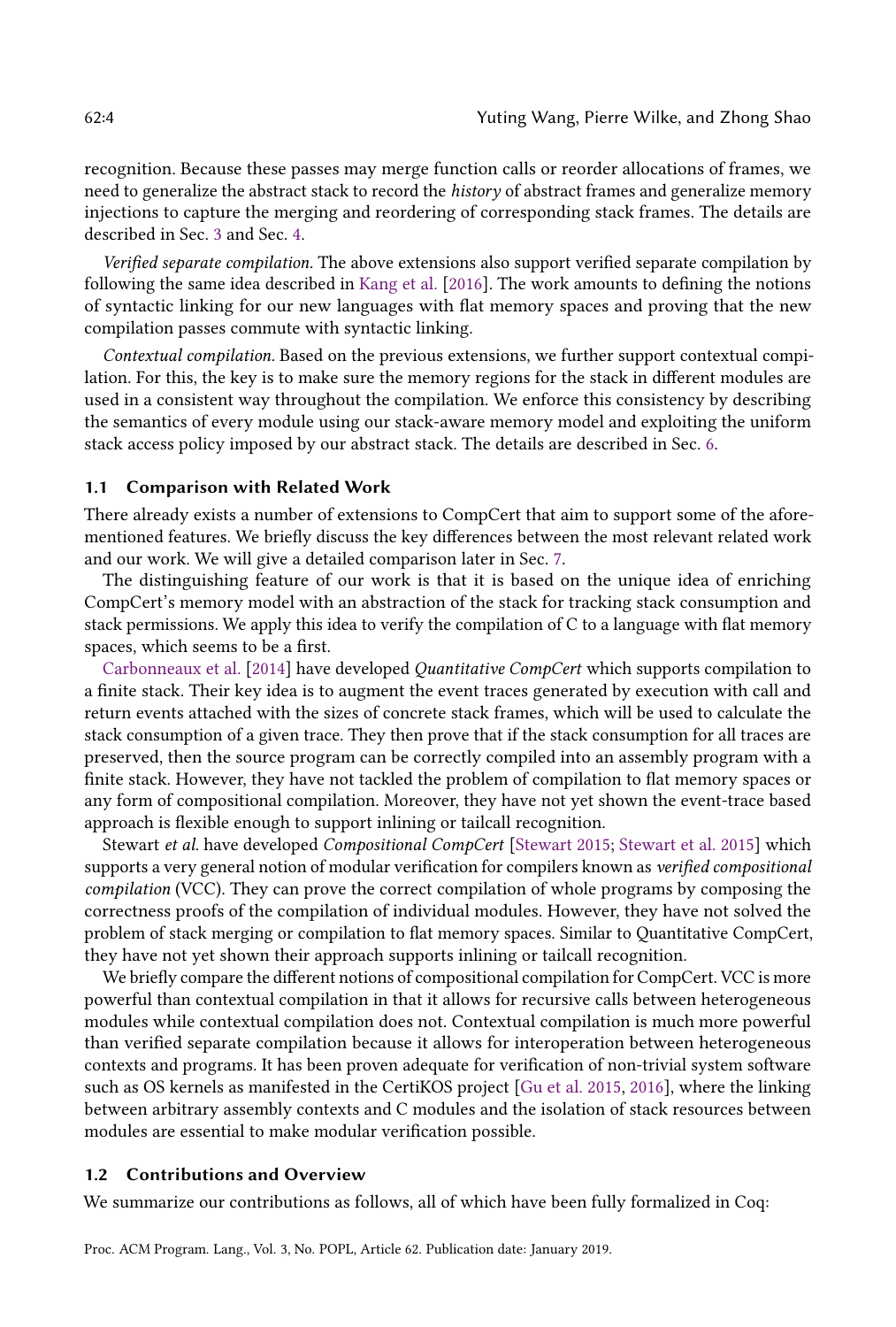An Abstract Stack Based Approach to Verified Compositional Compilation . . . . . . . . . . . . . . . 62:5

- (1) We develop an enhancement to CompCert's memory model with an abstract stack which keeps track of the history of stack frames and uses the history to calculate the stack consumption. We further enrich the abstract stack with permissions to enforce a uniform stack access policy through the interfaces of CompCert's memory model.
- (2) Using our new memory model, we implement Stack-Aware CompCert, an extension of Comp-Cert that bounds the size of the stack and distinguishes between the public data from private data on the stack at all levels of compilation. We reprove all the passes of CompCert, including the challenging optimizations such as inlining and tailcall recognition, by extending CompCert's memory injections to take into account the preservation of stack consumption and stack permissions.
- (3) Based on Stack-Aware CompCert, we develop  $CompCertMC$ , the first extension to the full compilation chain of CompCert (v.3.0.1) that supports compilation to a lower-level language called MC. In MC the code, data and stack are laid out in finite flat memory spaces like the actual machine code. Programs written in this language can therefore be transparently converted into actual machine code using formal models of machine architectures (We use the RockSalt [\[Morrisett et al.](#page-29-6) [2012;](#page-29-6) [Tan and Morrisett 2018\]](#page-29-7) x86 machine language encoder to demonstrate this process, whose verification is left for future work).
- (4) Based on CompCertMC, we implement Stack-Aware CompCertX, an extension to CompCert that supports contextual compilation. The proof makes critical use of the uniform stack access policy provided by the new memory model and the injection between abstract stacks that takes stack permissions into account. Stack-Aware CompCert, CompCertMC and Stack-Aware CompCertX support all the features of the original CompCert, with the exception that Stack-Aware CompCertX supports contextual compilation which is more powerful than verified separate compilation.

The rest of the paper is organized as follows. First, Sec. [2](#page-4-0) introduces the concepts of CompCert necessary for our discussion. Then, the next four sections (Sec. [3](#page-8-0) to Sec. [6\)](#page-22-0) elaborate on the above contributions in sequence. Finally, we discuss related work in Sec. [7](#page-25-0) and conclude in Sec. [8.](#page-28-6)

# <span id="page-4-0"></span>2 AN INTRODUCTION TO COMPCERT

This section presents the CompCert compiler. We first describe the memory model that the semantics of the languages are based upon. It includes relations between memory states known as memory injections that are central to the correctness proof of the individual compiler passes. We then describe the correctness of compilation including the support of separate compilation. We finally discuss the optimizations that can significantly change the structure of the stack, in particular, inlining and tailcall recognition. For a more thorough coverage of CompCert, interested readers can consult [Blazy et al.](#page-28-7) [\[2006\]](#page-28-7); [Leroy](#page-29-1) [\[2009a,](#page-29-1)[b\]](#page-29-8); [Leroy et al.](#page-29-2) [\[2012\]](#page-29-2).

# 2.1 Basics of the Memory Model of CompCert

The memory in CompCert is modeled as a collection of *blocks*, where each block is an array of abstract bytes. A pointer is a pair  $(b, o)$  consisting of a block identifier b and an integer offset o within that block. This model captures the important aspects of semantics of pointers in C programs. For instance, in CompCert C every local variable of a function is associated with a distinct block, therefore preventing pointer arithmetic across different variables.

The contents of these memory blocks are values represented by the following discriminated union of undefined values, 32-bit or 64-bit integers, single- or double-precision floating point numbers or pointers:

 $\mathcal{V} \triangleq$  Vundef |  $i_{32}$  |  $i_{64}$  |  $f_{32}$  |  $f_{64}$  |  $(b, o)$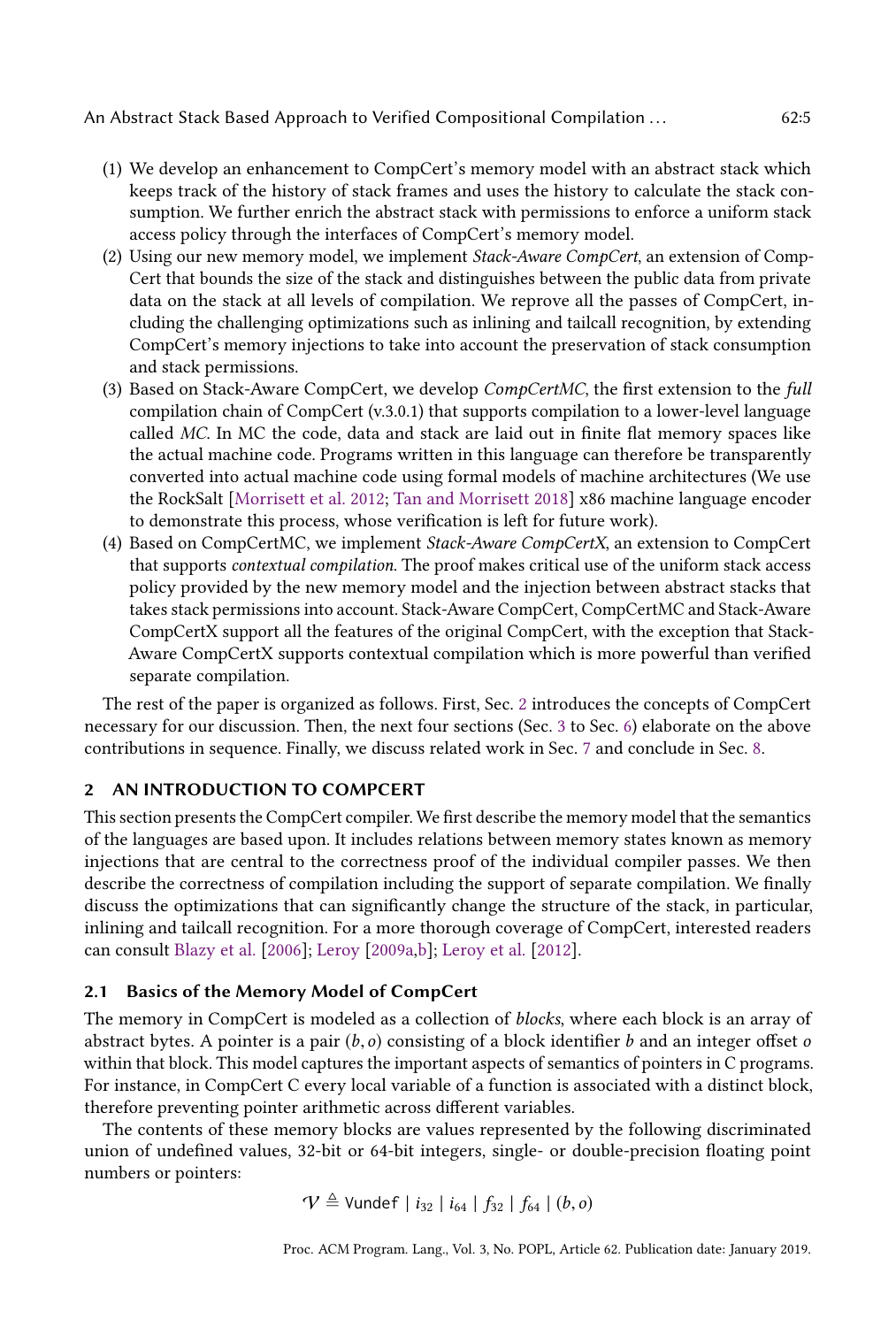<span id="page-5-0"></span>

Fig. 1. Evolution of the blocks in a stack frame

Undefined values are used to indicate uninitialized memory and also to represent the result of meaningless operations such as subtraction between two pointers in different blocks. CompCert also associates permissions with each offset of each block, stating whether those locations have no permission (hence no operation is allowed on them), are readable (they can be read from), are writable (they can be read from and written to), or are freeable (they can be read from, written to, and freed).

The main operations on memory states are listed below, where  $M$  is the type of memory states:

alloc:  $M \to Z \to Z \to M \times$  block free :  $M \to \text{block} \to Z \to Z \to [M]$ load :  $M \to$  chunk  $\to$  block  $\to$  Z  $\to$   $|\mathcal{V}|$ store:  $M \to$  chunk  $\to$  block  $\to$  Z  $\to$   $\forall$   $\to$   $|M|$ 

Most of these operations return an option type, meaning they can fail, in particular if the permission requirements are not met. We write |● | for both the type itself and the Some constructor, and we write Ø for the None constructor. Only alloc always succeeds, therefore modeling an infinite memory. This operation allocates a new block. We say that a block is valid if it has been allocated. Operations load and store are parameterized by a chunk  $\kappa$  which designates the size, type and signedness of the value stored at the given memory location. The chunk  $\kappa$  dictates encoding and decoding of values, according to their size (denoted by  $|\kappa|$ ) and signedness. It is easy to understand the function of each operation from its signature. For example, the operation store  $m \kappa b o v$ stores a value v according to the chunk  $\kappa$  into the locations  $(b, 0), \ldots, (b, 0 + |\kappa| - 1)$ . It succeeds only if those locations have the writable permission.

#### 2.2 Memory Injections

CompCert compiles C programs into assembly programs, going through 10 intermediate languages and 20 compiler passes (as of CompCert v3.0.1). During this compilation, the structure of the memory is transformed, in particular the memory that corresponds to stack blocks, as shown in Fig. [1.](#page-5-0) In CompCert C, for a given function, every local variable and function parameter is allocated in a separate fresh block  $(b_1, b_2$  and  $b_3)$ . An early compilation pass, SimplLocals – at the Clight level - lifts scalar local variables whose address is never taken to temporary variables. One motivation for doing so is that the optimizations later in the compilation chain will be able to operate more aggressively on temporaries or pseudo-registers rather than on the contents of the memory. The memory blocks for such lifted variables are discarded, as is the case for  $b_3$ . Later, in the Cminor language, the blocks for the remaining variables are merged into a single stack block sb that hold the so-called stack-allocated data. Finally, in the Mach language, the structure of the stack frame is completely laid out and the stack block becomes a part of the larger stack frame  $sf$ , which also contains data such as the return address of the function or the callee-save registers (pictured in gray), introduced by the pass called Stacking.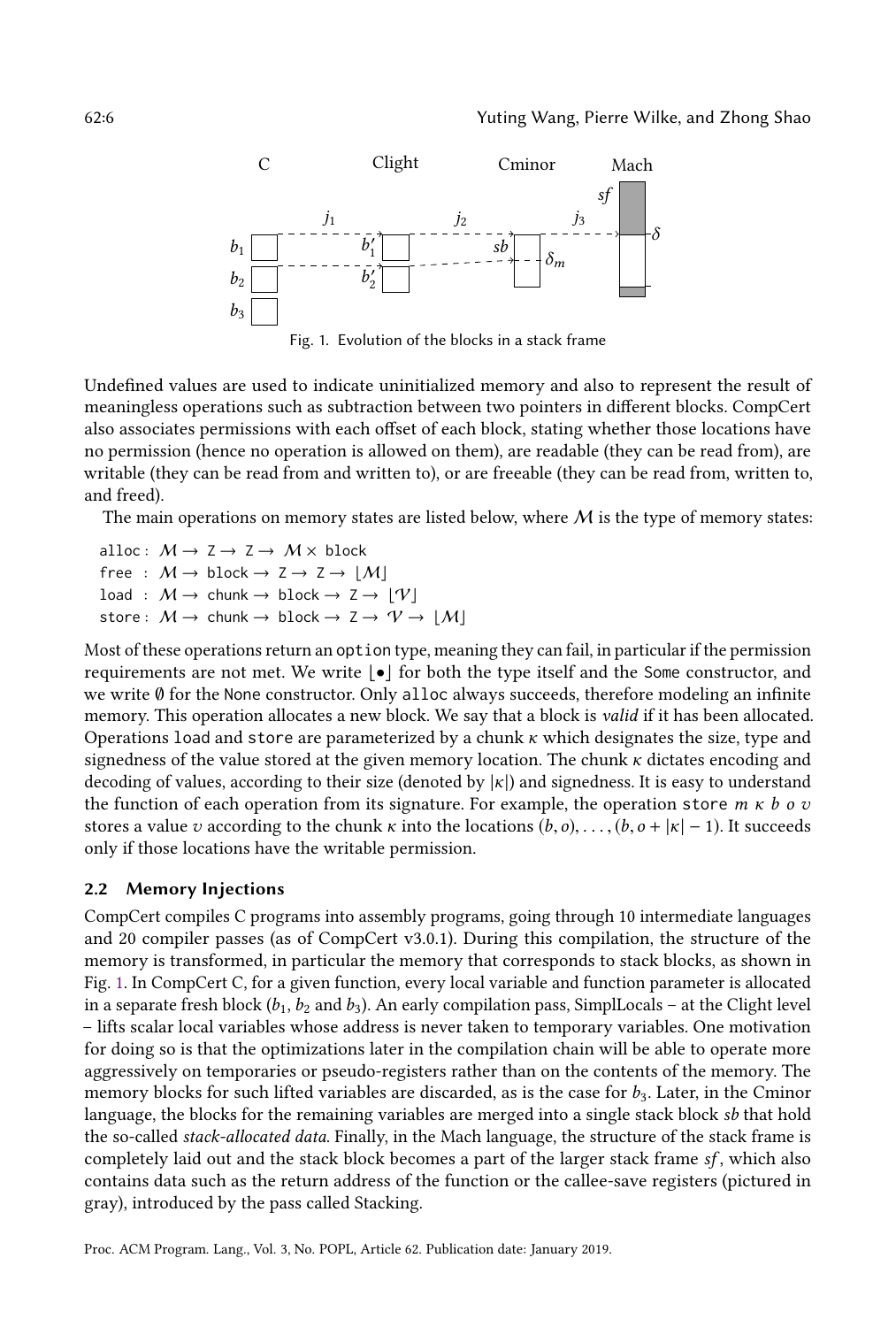#### An Abstract Stack Based Approach to Verified Compositional Compilation . . . . . . . . . . . . . . . . 62:7

To verify the correctness of the compilation passes, CompCert introduces so-called memory injections  $(j_1, j_2, j_3$  in Fig. [1\)](#page-5-0) to track the relationship between the blocks in the source and target programs. A memory injection is a partial function from blocks to locations, *i.e.* block  $\rightarrow$  |block  $\times$  $\mathbb{Z}$ . This is a partial function to account for the fact that some blocks may be pulled out of memory and have no counterpart in the target memory. This is the case for example of block  $b_3$  in Fig. [1,](#page-5-0) i.e.  $j_1(b_3) = \emptyset$ . In the other cases, the resulting block and offset specifies where the source locations are mapped. For example, we have  $j_1(b_1) = \lfloor b'_1, 0 \rfloor$ , meaning that block  $b_1$  has been renamed into  $b'_1$  but the offset is unchanged. We also have  $j_3(sb) = \lfloor sf, \delta \rfloor$ . This means that the source location  $(sb, o)$  is mapped to the target location  $(sf, o + \delta)$ , for any  $o$ .

Value injection. The source and target values are related by the value injection relation, noted  $\hookrightarrow_j$ , and defined as follows:

$$
\frac{v \neq (b, o)}{v \hookrightarrow_j v} \qquad \frac{j(b) = \lfloor b', \delta \rfloor}{\text{Vunder } \hookrightarrow_j v} \qquad \frac{j(b) = \lfloor b', \delta \rfloor}{(b, o) \hookrightarrow_j (b', o + \delta)}
$$

The injection is reflexive for regular (non-pointer) values. A pointer value in the source language is relocated according to the memory injection. Undefined values inject into any value in the target language. The purpose of specializing undefined values is to capture for instance the semantics of pointer operations, which gets more defined after injection. Consider for instance the pointer subtraction  $(b'_2, 0) - (b'_1, 0)$  at the Clight level, which evaluates to Vundef. At the Cminor level, the pointer subtraction becomes  $(sh, \delta_m) - (sb, 0)$ , which evaluates to  $\delta_m$ .

Memory injection. The value injection relation is lifted to memory states: given two memory states  $m_1$  and  $m_2$ , there is a memory injection between  $m_1$  and  $m_2$  by j (noted  $m_1 \hookrightarrow_j m_2$ ), if (essentially) the permissions of corresponding locations are preserved and the contents of corresponding locations are in value injection. There are also well-formedness properties of these injection functions: only valid blocks are mapped by  $j$ , no two distinct source locations with non-empty permissions are injected into the same target location, etc.

CompCert's memory model comes with a set of properties that describe how the various memory operations affect the memory contents and permissions, and how the memory injections and the memory operations interact across a program's execution. The proof of correctness of the entire compiler relies on those properties.

#### <span id="page-6-1"></span>2.3 The Correctness of Compilation

The CompCert compiler takes C programs as input and translates them through a sequence of compilation passes into the CompCert assembly language, as depicted in Fig. [2](#page-6-0) (the first pass is an identity transformation that translates C programs with a non-deterministic semantics into those with a deterministic one).

<span id="page-6-0"></span>

Fig. 2. The simulation relations for the compiler passes of CompCert

The goal is to prove that every observable behavior of the compiled assembly program can be exhibited at the C source level. This is derivable from a backward simulation relation between the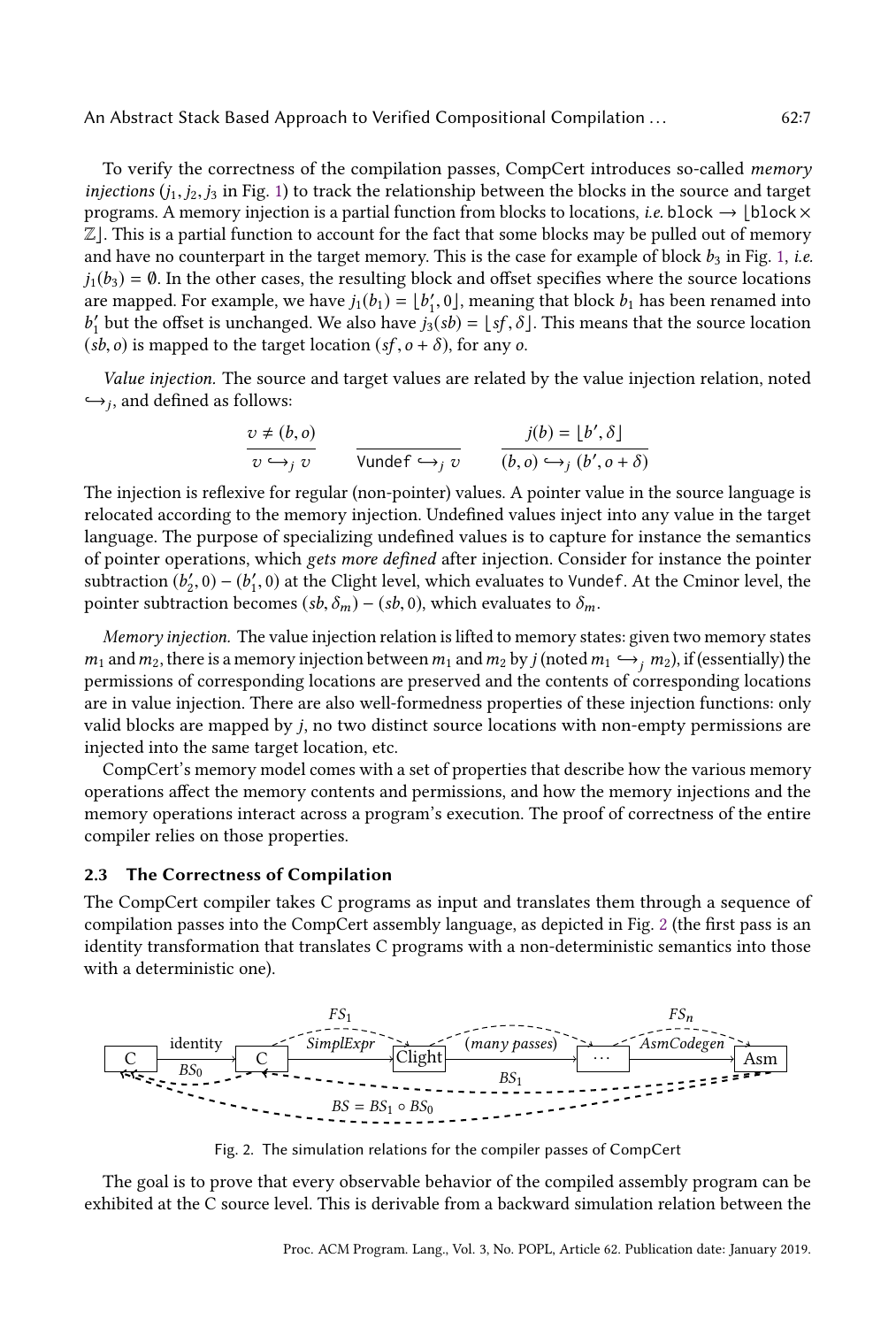C and assembly programs, i.e., there is an invariant between the source and target program states such that, starting from states related by the invariant, every step of an execution of the target program can be simulated by zero or more steps of an execution of the source program with the invariant being preserved by these steps. For the compiler  $C$  consisting of the sequence of passes  $C_1, \ldots, C_n$ , it suffices to prove that for each  $C_i$  there is a backward simulation relation between its source and target programs. Then, by transitivity of simulations, we collapse the sequence of backward simulations into that for C. However, backward simulations are usually more difficult to prove than forward simulation, i.e., their dual notations, because one step of execution may become several steps after compilation and it may be difficult to relate the intermediate states between these steps to the source ones. Fortunately, in many situations, it suffices to prove forward simulation for a compilation pass because it can be flipped into a backward simulation.[1](#page-7-0) This idea has been used to prove CompCert correct, as depicted in Fig. [2.](#page-6-0) First, a backward simulation  $(BS_0)$  is established for the first pass. Then, a sequence of forward simulations  $(FS_i(1 \le i \le n))$  is established for the remaining passes, which is composed into a single forward simulation by transitivity and flipped into a backward simulation  $(B_5)$ . Finally, the backward simulations are composed to form the backward simulation (BS) for the whole compiler.

We shall write  $[[P]]$  to represent the small-step operational semantics of program P and  $[[T]] \subseteq [[S]]$ to represent the backward simulation between the target program  $T$  and the source program  $S$ . The correctness theorem of CompCert is then stated as follows:

# <span id="page-7-1"></span>THEOREM 2.1. Given the CompCert compiler C and a complete C program P,  $[[C(P)]] \sqsubseteq [[P]].$

Its proof follows the above discussion. The details can be found in [Leroy](#page-29-9) [\[2014\]](#page-29-9). The critical steps for proving a simulation relation are to find an invariant between the states of the source and target programs and to show it holds throughout their execution. Note that this invariant usually contains a memory injection between the memory states of the source and target programs.

Theorem [2.1](#page-7-1) is only for the compilation of complete C programs, i.e., programs without undefined external references. CompCert also supports verified separate compilation for incomplete C programs via the commutative property between compilation passes and syntactic linking. In every language of CompCert, a program consists of a set of definitions each of which is a mapping from an identifier to a global variable, an internal function, an external function or an undefined object. Programs are linked by taking the union of their definitions such that:

- If there is a single non-external definition for an identifier, then all the external and undefined definitions are resolved to it;
- If there are multiple non-external definitions for an identifier, the linking fails.

We write  $P_1 \oplus \ldots \oplus P_k$  for the result of syntactic linking of programs  $P_1, \ldots, P_k$ . Verified separate compilation relies on the following property for each compiler pass  $C_i$ :

$$
C_i(P_1 \oplus \ldots \oplus P_k) = C_i(P_1) \oplus \ldots \oplus C_i(P_k)
$$

The correctness theorem of separate compilation states that if C modules are compiled to assembly using the CompCert compiler, then the syntactically linked target modules refine the syntactically linked source ones, as follows.

THEOREM 2.2. Given the CompCert compiler C and modules  $P_1, \ldots, P_k$  written in the C language,

$$
[\![C(P_1)\oplus\ldots\oplus C(P_k)]\!]\subseteq [\![P_1\oplus\ldots\oplus P_k]\!].
$$

Proof. By commutativity between compilation and syntactic linking,  $C(P_1) \oplus \ldots \oplus C(P_k) =$  $C(P_1 \oplus \ldots \oplus P_k)$ . We conclude by using Theorem [2.1.](#page-7-1)

Proc. ACM Program. Lang., Vol. 3, No. POPL, Article 62. Publication date: January 2019.

<span id="page-7-0"></span><sup>&</sup>lt;sup>1</sup>The requirement is that the target language of this pass is *determinate* and the source language is *receptive*. Interested readers can find the details in [Sevcík et al.](#page-29-10) [\[2011\]](#page-29-10).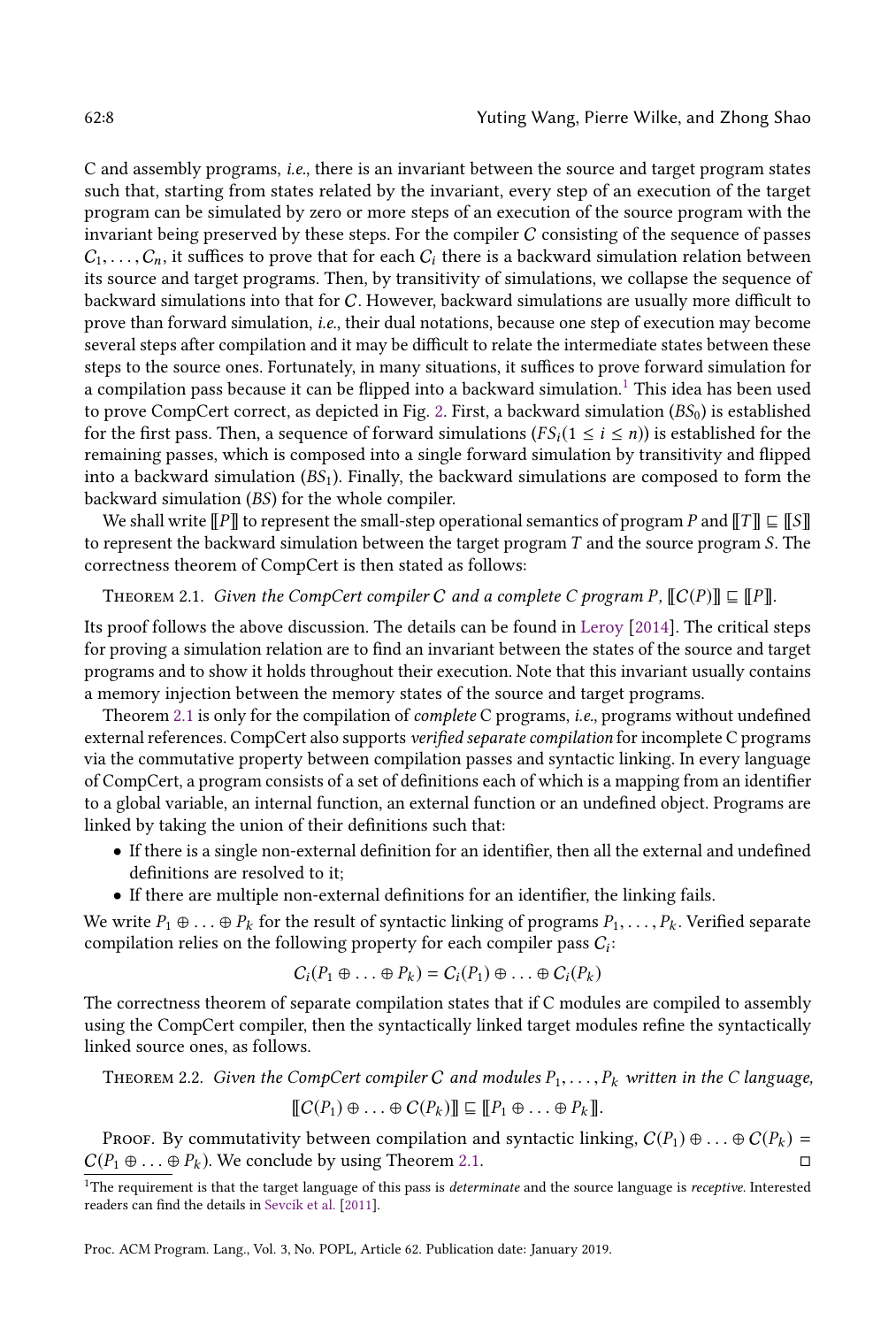An Abstract Stack Based Approach to Verified Compositional Compilation . . . . . . . . . . . . . . . . 62:9

# <span id="page-8-3"></span>2.4 Modification of the Stack by Tailcall Recognition and Inlining

Most of CompCert's passes preserve the call-return structure of programs and therefore preserve the shape of the stack. However, the function inlining and tailcall recognition optimizations of CompCert modify this structure and multiple source frames may inject into the same target frame (at those stages a stack frame is represented by a block containing stack-allocated data). This situation is illustrated by Fig. [3.](#page-8-1) Consider a regular function call from function foo to bar, and 3 possible compilations or optimizations of that function call. First, the call is kept as a regular call and the structure of the stack is unchanged. This is the most common case in CompCert passes. The resulting memory injection is depicted in Fig. [3b.](#page-8-1) Second, the call to bar is inlined. As a consequence, the target stack frame is now the concatenation of the two source frames. At the entry point of bar in the target, both the source frames for foo and bar inject into this single frame, as shown in Fig. [3c.](#page-8-1) Third, the call to bar is transformed into a tail call. In CompCert, this can happen only if the caller's frame is of size 0. In our case, the size of stack-allocated data for foo must be 0. At the tailcall of bar, the frame for foo is deallocated. Then, at the entry point of bar, the frame for bar is allocated and both source frames for foo and bar inject into the target frame for bar, as shown in Fig. [3d](#page-8-1) (where the frame with a gray background is deallocated). The frame of foo can inject into that of bar because it is a block of size 0, hence has no permission.

<span id="page-8-1"></span>

Fig. 3. Stack injection for inlining and tailcall

A major challenge to the implementation of our extensions is to characterize the transformations of the stack incurred by inlining and tailcall recognition optimizations, as we shall see in the following sections.

# <span id="page-8-0"></span>3 AN ABSTRACT STACK IN COMPCERT

This section introduces the heart of our approach: the formalization of an abstract stack within the memory model of CompCert. This abstract stack will serve two purposes: ensuring that the stack fits in a finite memory region of predetermined size; and enforcing a stack access policy to protect private regions while still allowing modifications to public regions.

First, we describe our formalization of the abstract stack. Then we define the size of such abstract stacks, and we express a stack access policy based on the abstract stack.

# 3.1 The Abstract Stack

```
\mathcal{P} \triangleq Public | Private
I \triangleq \{ \text{bsize} : \mathbb{Z}; \text{bperm} : \mathbb{Z} \rightarrow \mathcal{P} \}\mathcal{B} \triangleq \text{block} \times I\mathcal{F} \triangleq \{ \text{fblocks} : \overrightarrow{\mathcal{B}}; \text{fsize} : \mathbb{Z} \}\tau \triangleq\vec{\tau}S \triangleq\overrightarrow{\tau}Notations
                                                                               \mathbb{P}(bi, o) \triangleq bi.bperm o
                                                                               |bi| \triangleq bi.bsize
                                                                               (b, bi) \in s \stackrel{\Delta}{=} \exists f t, (b, bi) \in \text{fiblocks}(f) \land f \in t \land t \in sb \in s \triangleq \exists bi, (b, bi) \in s
```
Fig. 4. Definition of abstract frames

Proc. ACM Program. Lang., Vol. 3, No. POPL, Article 62. Publication date: January 2019.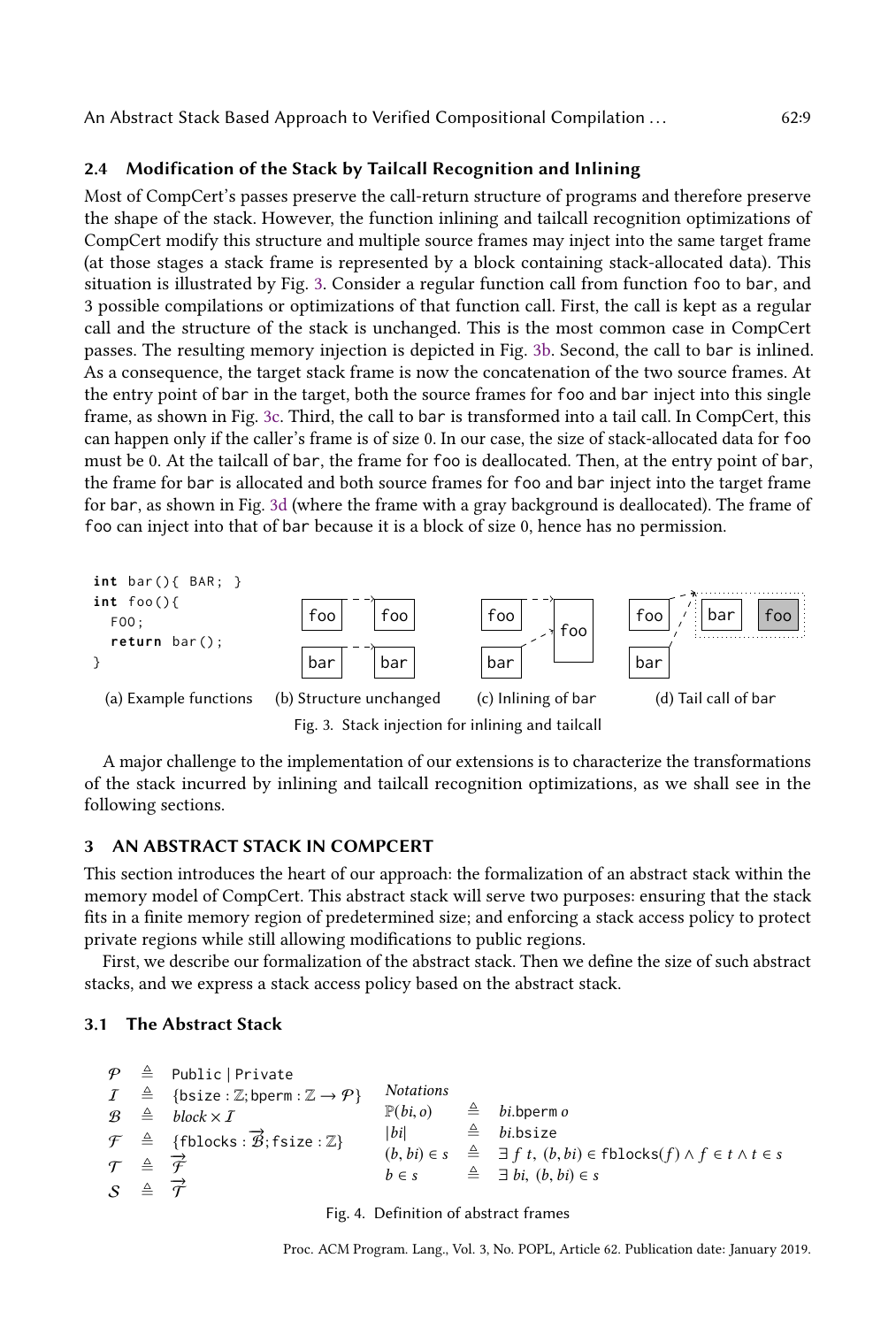<span id="page-9-0"></span>62:10 Yuting Wang, Pierre Wilke, and Zhong Shao



Fig. 5. The abstract stack across compilation

We model the stack as a collection of *abstract frames* which are defined in Fig. [4.](#page-8-2) An abstract frame  $f : \mathcal{F}$  is the abstract counterpart of an activation record for a given function. It is formally encoded as a record with one field fblocks recording a list of abstract blocks which abstract over the memory blocks constituting the activation record, and one field fsize recording the size that this frame will occupy in the concrete stack. Note that we use a list of abstract blocks instead of a single abstract block because for some languages of CompCert such as C and Clight the activation record is a list of memory blocks (as shown in Fig. [1\)](#page-5-0). Note also that, for computation of actual stack consumption, fsize records the size of the concrete stack frame allocated at the level of machine code. It has no relation to and should not be confused with the sizes of memory blocks (bsize). An abstract block  $b : B$  consists of a block identifier together with some block information. A block information  $bi : I$  is a record with a field bsize recording the size of the corresponding stack block and a field bperm which associates a stack permission  $p : \mathcal{P}$  with each offset of this stack block which is either Public or Private.

Based on this definition of abstract frames, a first natural attempt to define abstract stacks  $S$ is as a list of abstract frames, i.e.  $S \triangleq \overrightarrow{\mathcal{F}}$ . However, this definition fails to properly account for the stack consumption of tailcalls. As described in Sec. [2.4,](#page-8-3) a tailcall first deletes the frame of its caller then allocates the frame of its callee. As a consequence, the maximum stack space consumed by a sequence of tailcalls is the maximum size of the frames of the called functions, instead of the sum of the sizes of these frames in the case of regular calls. To account for this effect in later developments, we organize an abstract stack  $s : S$  into a list of stages, where a stage  $t : T$  is a list of abstract frames allocated by a sequence of tailcalls, whose head is the active frame for the most recent tailcall in the sequence and whose tail contains the frames historically allocated by the remaining tailcalls and now deallocated. This is formally defined in Fig. [4.](#page-8-2)

Fig. [5](#page-9-0) shows the evolution of an abstract stack at different points during the compilation. Note that in this figure and in the following discussions we will depict the stack as growing "downwards" to be consistent with the convention at the machine code level that the stack grows from a higher address to lower ones. In this example, we consider an assembly function f calling a function g, compiled from Clight through Cminor to Mach. The assembly function f is not compiled, therefore its stack frame stays the same in all cases: its stack block  $fb$  has distinguished private (gray) and public (white) regions. On the other hand, the stack of function g evolves as described in Fig. [1.](#page-5-0) In Clight and Cminor (Figures [5a](#page-9-0) and [5b\)](#page-9-0), the abstract frame for g only contains all-public block information. However, starting from Mach (Fig. [5c\)](#page-9-0), the abstract frame for g gets a non-trivial block information, which marks some regions as private (gray). The bperm field of this block information may be defined as the following function where  $[\delta, \delta + |sb|)$  is the range of sf that sb injects into:

bperm  $o \triangleq$  if  $\delta \leq o < \delta + |sb|$  then Public else Private.

# 3.2 Stack Consumption and Its Upper Bound

We define the size of abstract frames, stages and stacks. The size of an abstract frame  $f : \mathcal{F}$  is defined as size  $frame(f) \triangleq f$ .fsize.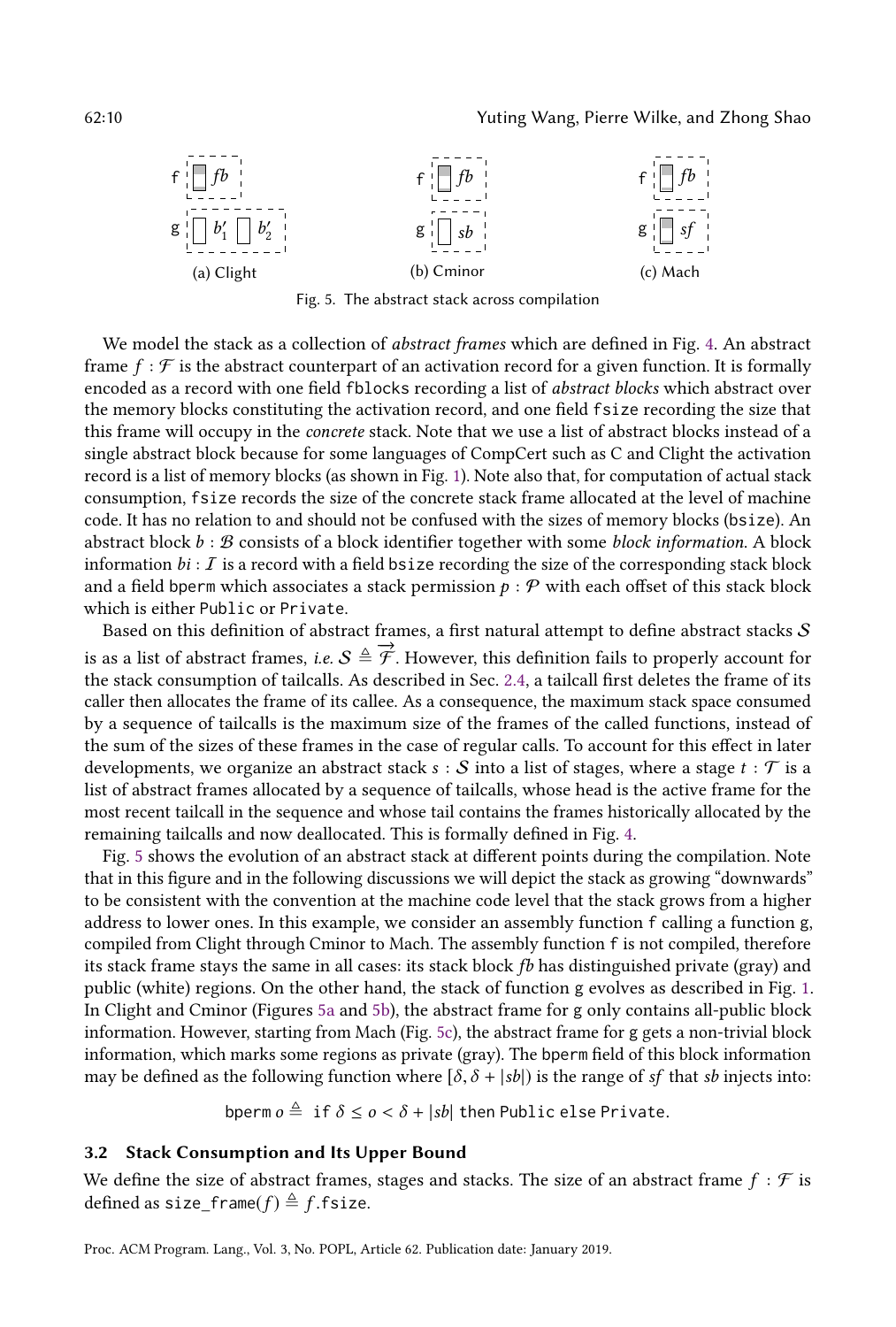An Abstract Stack Based Approach to Verified Compositional Compilation . . . . . . . . . . . . . . 62:11

The size of a stage  $t : \mathcal{T}$  should denote the amount of stack space at the level of machine code that is needed for the execution of the entire sequence of tailcalls that allocate frames in  $t$ . It is therefore defined as the maximum size of all the frames  $f \in t$ :

$$
\texttt{size\_stage}(t) \triangleq \max_{f \in t}(\texttt{size\_frame}(f))
$$

Finally, the size of a stack  $s \in S$  is defined as the sum of the sizes of its stages, *i.e.* 

$$
size\_stack(s) \triangleq \sum_{t \in s}size\_stage(t)
$$

We write  $|f|$ ,  $|t|$  and  $|s|$  for the size of a frame  $f$ , of a stage  $t$  and of a stack s, respectively. To ensure the stack fits into a finite memory, we parameterize our abstract stack with the maximum size of the concrete stack MAX\_STACK. Later in this paper (Sec. [4.1\)](#page-10-1), we shall enforce that every memory operation maintains the invariant that the size of the stack is below this threshold.

# 3.3 Stack Access Policy

We consider the following stack access policy: a memory store at a location  $l$  is allowed by our policy either if location l is declared as a public location in the stack, or if l is owned by the function currently executing, i.e. l belongs to the abstract frame that is at the top of the abstract stack. We formally define in the following the notions of public locations and being at the top of the stack. Then we define our stack access policy as the visible predicate.

*Definition 3.1 (Public locations).* A location  $(b, o)$  is public in stack s, written public(s, b, o), if for any *bi* such that  $(b, bi) \in s$ ,  $\mathbb{P}(bi, o) = \text{Public.}$ 

Note that this definition defines as public the locations  $(b, o)$  where b is not part of the stack  $(b \notin s)$ , i.e., it is not recorded in any abstract frame of the stack. This includes for instance global variables and heap-allocated memory blocks.

Definition 3.2 (Top of the stack). A block b is at the top of the stack s, written is stack top(s, b), if s can be written as  $(t:: s')$  and  $(b, ) \in \text{fblocks}(f)$  for some  $f \in t$ .

Definition 3.3 (Visible locations). A location  $(b, o)$  is visible in the stack s, written visible(s, b, o), if b is at the top of the stack s or if  $(b, o)$  is a public location. Formally,

visible(s, b, o)  $\triangleq$  is stack top(s, b)  $\vee$  public(s, b, o).

## <span id="page-10-0"></span>4 STACK-AWARE COMPCERT

We introduce Stack-Aware CompCert in this section. We first enrich CompCert's memory model with an abstract stack and adapt the semantics of the languages of CompCert to introduce stack operations. With these extensions, we reprove all the compiler passes of CompCert by extending the invariants for simulation proofs to include stack injections and invariants of stack consumption, and showing how we maintain these invariants in the compilation passes.

## <span id="page-10-1"></span>4.1 Stack-Aware Memory Model

We define stack-aware memory states  $MS$  as the extension of an ordinary CompCert memory state m with an abstract stack s. The abstract stack of a memory state m is accessed as (stack m). We modify the memory operations that update the memory contents (namely store and storebytes) so that only visible locations may be written to. The new definition of the store operation is now as follows, where the range\_visible s b lo hi predicate asserts that all locations in the range  $[*lo*,*hi*)$ are visible in stack s.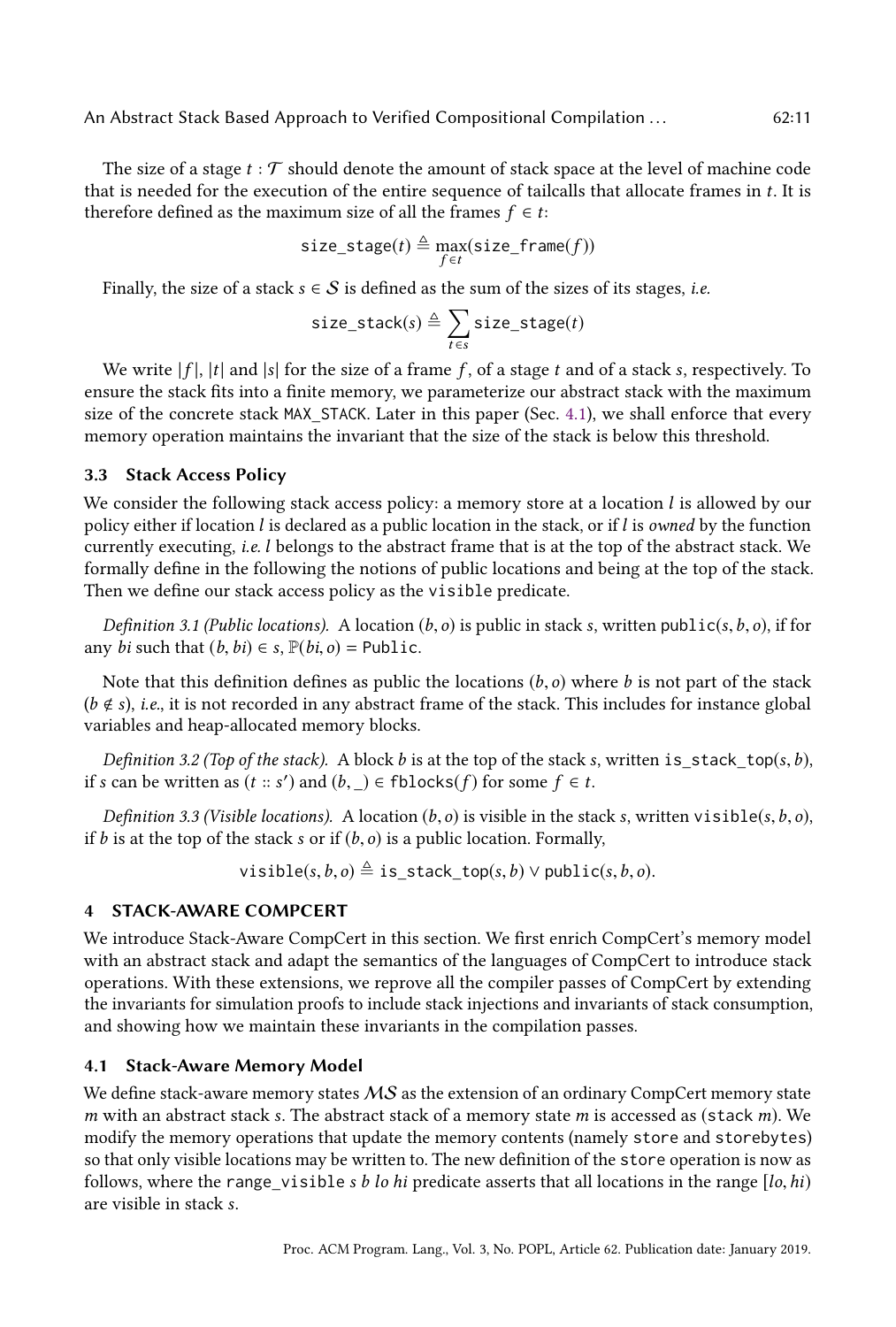#### Definition store'  $\kappa$  m  $b$  o  $v$  : option mem :=

if range\_visible (stack m) b  $o$   $(o + |k|)$  then store  $\kappa$  m b  $o$  v else None.

We also enforce the stack access policy on external calls, asserting that the locations marked as private are not modified by external calls.

We provide the following stack manipulation primitives:

push stage:  $MS \rightarrow MS$ ; record :  $MS \rightarrow \mathcal{F} \rightarrow |MS|$ ; pop\_stage :  $MS \rightarrow |MS|$ 

<span id="page-11-0"></span>

Fig. 6. Effects of the stack manipulation primitives

Fig. [6](#page-11-0) illustrates the effect of those primitive stack operations. The push\_stage method adds a new empty stage on top of the current stack. The record method prepends a frame onto the topmost stage of the stack. It fails if there is no topmost stage, i.e. if the stack is empty, or if the size of the stack after recording that frame would be greater than the predetermined bound on the stack size MAX\_STACK. As record is the only operation that can make the stack size increase, it is therefore an invariant of the stack that its size is below MAX\_STACK. The pop\_stage method pops the top stage (if any) from the stack.

## <span id="page-11-2"></span>4.2 Stack-Aware Semantics

The semantics of all CompCert languages are expressed as state transition systems, where states follow a similar shape for all languages (except assembly): they are the sum of call states which model the state of the program immediately before calling a function; return states which model a state where a function has returned, just before restoring the execution of its caller; and regular states which model any state not related to function calls.

<span id="page-11-1"></span>

```
EXTERNAL
```
Fig. 7. State transitions with stack primitives

We focus on transitions that have an effect on the stack. Fig. [7](#page-11-1) summarizes these transitions, which have the same shape in every language. Transitions are represented with arrows, labeled with the name of the transition and the stack primitive used in this rule, if any.

There are two possible steps from a regular state into a call state: either by performing a regular call, in which case a new stage is pushed on top of the stack; or by performing a tail call, in which case the stack is not modified. There is only one possible step from a regular state to a return state, i.e. when a return instruction is found or the end of the function has been reached, and the stack is not modified.

From a call state, two steps are possible. If the function being called is an external function, we immediately step to a return state. If the function being called is an internal function, then we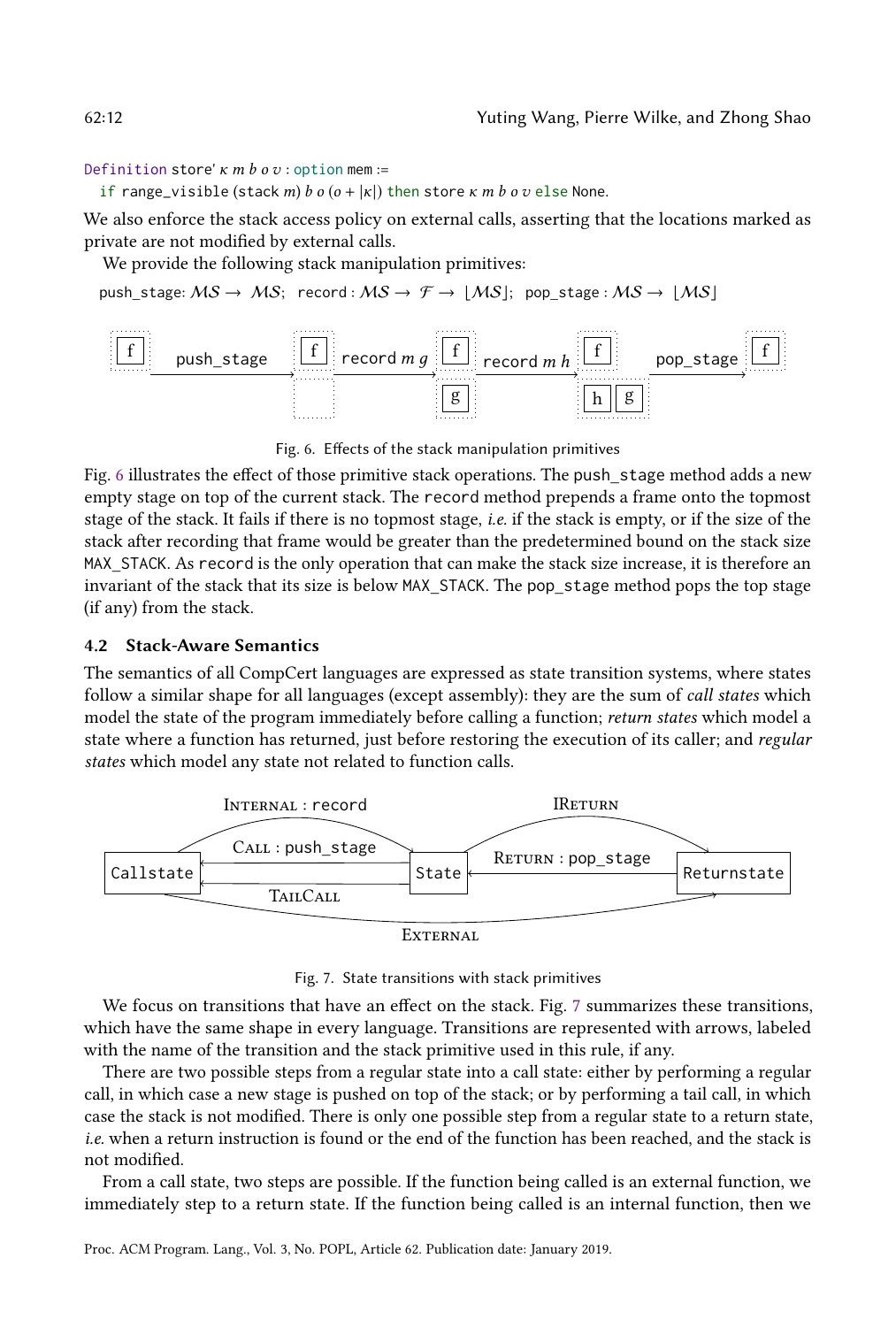An Abstract Stack Based Approach to Verified Compositional Compilation . . . . . . . . . . . . . . 62:13

allocate its stack blocks (using the memory alloc operation), and we record an abstract frame (using the record operation) on the top of the stack, and we step into a regular state. The abstract frame we record is computed from the stack blocks we just allocated. The fsize field of the abstract frame represents the concrete size that this frame will use once the function is compiled to Mach and assembly. This size cannot be computed solely based on the body of the considered function; indeed depending on which optimizations it undergoes, this size may vary arbitrarily. Rather, by following the idea in [Carbonneaux et al.](#page-28-5) [\[2014\]](#page-28-5), we parameterize the semantics of all languages from C to Mach (excluded) with an oracle stackspace that gives, for every function identifier, the amount of concrete stack space that will be needed. This is the size we use for the abstract frame argument of record operation. In Mach and assembly, we do not need this oracle anymore because the layout of the stack frame is completely fixed and the size to consider is exactly the size of the stack block that is allocated at function entry. This oracle is instantiated as a byproduct of the compiler: for a given C program, the compiler produces both an output assembly program and a mapping stackspace from function identifiers to their stack consumption.

From a return state, the only possible step is to a regular state, after the execution of the pop\_stage primitive to remove the stack frame of the function being returned from. This step does not depend on whether the function being returned from is internal or external.

## 4.3 The General Structure of the Proofs

Given the intermediate languages with stack-aware semantics, we reprove all the compiler passes of CompCert following the conventional approach. To prove a forward or backward simulation, we maintain an invariant between the states in the source and target programs, and show that the matching execution steps in the source and target program preserve this invariant. This invariant is usually parameterized by a memory injection. Because we augment the memory with an abstract stack, we need to extend the memory injection to take into account injections between the abstract stacks. Besides memory and stack injections, we also need to maintain another invariant to prove preservation of stack consumption. The following sections discuss the design of stack injections and stack consumption invariants and show how they are used to reprove the compiler passes of CompCert, especially the optimization passes such as inlining and tailcall recognition.

## 4.4 Frame and Stack Injections

In order to prove the semantic preservation of each compiler pass, CompCert's memory model comes with a set of properties about the interactions of memory operations with memory transformations such as memory injections. For example, the following property asserts that the store operation is preserved by injection:

Lemma store\_inject:  $\forall$  j  $\kappa$   $m_1$   $b_1$  ofs  $v_1$   $n_1$   $m_2$   $b_2$   $\delta$   $v_2$ ,  $m_1 \hookrightarrow_j m_2 \rightarrow v_1 \hookrightarrow_j v_2 \rightarrow j b_1 = \lfloor b_2, \delta \rfloor \rightarrow$ store  $\kappa$   $m_1$   $b_1$  ofs  $v_1 = \lfloor n_1 \rfloor \rightarrow \exists n_2$ , store  $\kappa$   $m_2$   $b_2$  (ofs +  $\delta$ )  $v_2 = \lfloor n_2 \rfloor \wedge n_1 \hookrightarrow_j n_2$ .

To prove the same property in our enhanced memory model with abstract stack, we need to ensure that whenever the store in the source memory  $m_1$  succeeds, it also succeeds in the target memory  $m_2$  at the corresponding location. In particular, we need to ensure that the stack access policy is preserved under injection. To that end, we define an injection relation over abstract frames, then we lift it to stages and stacks.

4.4.1 Stack Permission Refinement. A stack permission  $p_1$  is refined by a stack permission  $p_2$ , written  $p_1 \subseteq p_2$ , when  $p_2$  gives at least as much stack access as  $p_1$ . The refinement relation is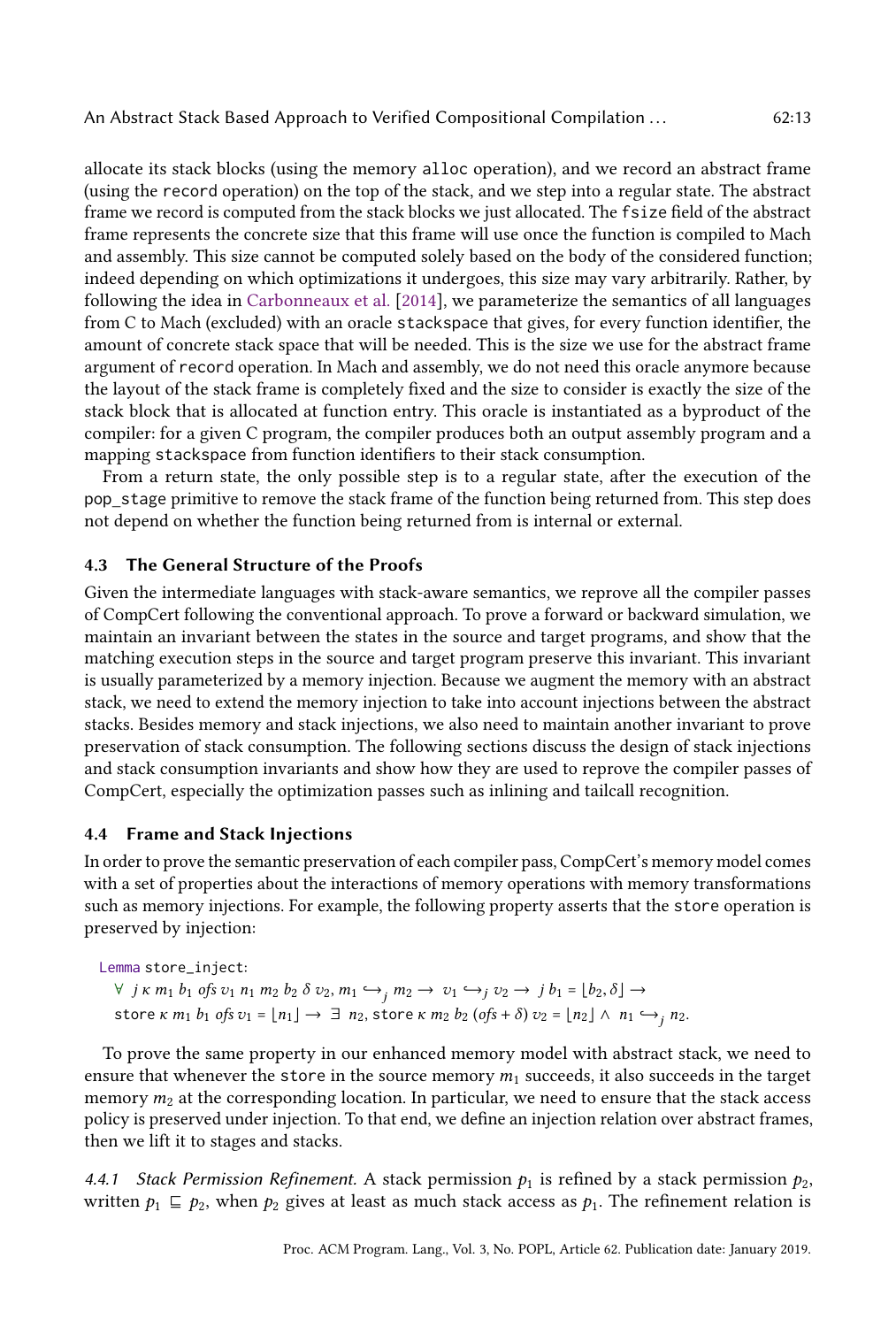determined by the two following inference rules:

$$
Private \sqsubseteq Public \qquad p \sqsubseteq p
$$

4.4.2 Frame Injection. We define  $f_1 \hookrightarrow_i f_2$ , the injection from the abstract frame  $f_1$  to  $f_2$  by the injection function j. The injection holds if for every abstract block  $(b_1, bi_1)$  in  $f_1$  such that  $b_1$  is injected by j into  $b_2$  at offset  $\delta$  (j  $b_1 = \lfloor b_2, \delta \rfloor$ ), there exists some block information  $bi_2$  such that:

- $(b_2, bi_2)$  is in  $f_2$  and;
- for every offset *o* lower than  $|bi_1|$  the stack permission of *o* in  $bi_1$  is refined by the stack permission of  $o + \delta$  in  $bi_2$ :  $\forall o, 0 \le o < |bi_1| \rightarrow \mathbb{P}(bi_1, o) \sqsubseteq \mathbb{P}(bi_2, o + \delta)$ .

Going back to Fig. [1,](#page-5-0) we can check that the different frames satisfy this frame injection relation. For the first two transformations, the block permissions are always public, making the frame injection trivial. For the injection from Cminor to Mach, we need to check that the stack permissions are refined. In this example, this amounts to showing that:

 $\forall o, 0 \leq o < |sb| \rightarrow \text{Public} \sqsubseteq ( \text{ if } \delta \leq o + \delta < \delta + |sb| \text{ then Public else Private} )$ 

which in turns reduces to Public ⊑ Public, which holds trivially.

4.4.3 Stage Injection. Now we define the injection of stages  $t_1$  and  $t_2$ , parameterized by a memory injection *j* and a memory state  $m_1$ , written  $t_1 \leftrightarrow_j t_2$ . For readability, the memory is omitted from the notation. If a stage  $t_1$  has no permission in  $m_1$  (noperm  $m_1$ , *t*, *t*, *all* blocks in all frames of that stage have empty permissions in  $m_1$ , then it injects into any stage  $t_2$ . If  $f_1$  is the head of the source stage, then there must exist a frame  $f_2$  which is the head of the target stage such that  $f_1 \hookrightarrow_i f_2$ . Note that we do not require anything about source frames in  $t_1$  in the second rule, because those frames correspond to blocks de-allocated by historical tailcalls and have no permissions.

$$
\frac{\text{noperm } m_1 t_1}{t_1 \hookrightarrow_j t_2} \qquad \qquad \frac{f_1 \hookrightarrow_j f_2}{f_1 :: t_1 \hookrightarrow_j f_2 :: t_2}
$$

The intuition behind this definition of stage injection, in particular the first rule that enables to inject a stage with no permissions into any stage, comes mostly from the function inlining and tail call recognition optimizations, where such cases occur, as we will see in Sec. [4.6.](#page-14-0)

4.4.4 Stack Injection. For most of CompCert's passes, the stack injection that we will consider is a simple pairwise relation, as shown in the following rules.

$$
\frac{t_1 \leftrightarrow_j t_2 \qquad s_1 \leftrightarrow_j s_2}{t_1 \cdots s_1 \leftrightarrow_j t_2 \cdots s_2}
$$

That is mostly satisfactory because most passes preserve the call-return structure of programs. However, for inlining and tailcall recognition, we need to generalize this notion to capture these cases described in Fig. [3c](#page-8-1) and Fig. [3d.](#page-8-1) We parameterize the relation by a stack injection descriptor g, which records the number of source stages that inject into each target stage, as a list of natural numbers. For example, the stack injection descriptor for the situation depicted in Fig. [3b](#page-8-1) is [1; 1], whereas the stack injection descriptor for Fig. [3c](#page-8-1) and Fig. [3d](#page-8-1) is [2].

The stack injection between stacks  $s_1$  and  $s_2$  parameterized by the memory injection j and the stack injection descriptor g, written  $s_1 \hookrightarrow_j^g$  $_j^g$   $s_2$ , is defined inductively as follows (where  $\|l\|$  gives the length of the list l):

$$
\frac{\|\vec{t}_1\| = n \qquad 0 < n \qquad \forall \ t_1 \in \vec{t}_1, \ t_1 \hookrightarrow_j t_2 \qquad s_1 \hookrightarrow_j^g s_2}{\vec{t}_1 + s_1 \hookrightarrow_j^{n:g} t_2 :: s_2}
$$

Proc. ACM Program. Lang., Vol. 3, No. POPL, Article 62. Publication date: January 2019.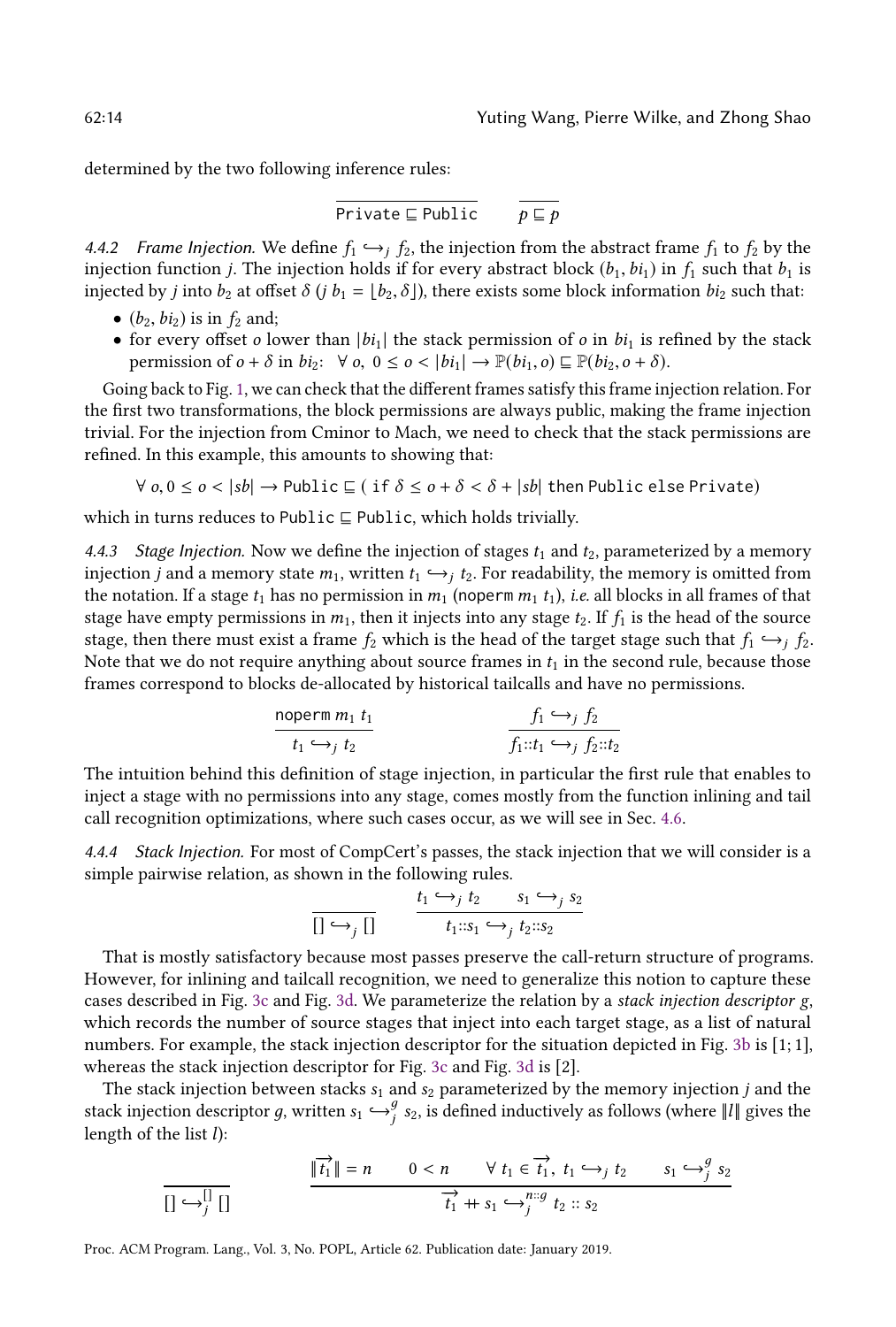An Abstract Stack Based Approach to Verified Compositional Compilation . . . . . . . . . . . . . . 62:15

The inductive rule asserts that for every target stage  $t_2$ , there is a non-empty list of source stages  $\overrightarrow{t_1}$ , all of which inject into  $t_2$ .

4.4.5 Preservation of Memory Operations. We can now reprove the preservation of store operations under injections, *i.e.* the store\_inject theorem. This follows immediately from the preservation of the stack access policy under injection, shown in the following lemma.

LEMMA 4.1 (PRESERVATION OF THE STACK ACCESS POLICY). Given two stacks  $s_1$  and  $s_2$  in injection by the memory injection j and the stack injection descriptor q, for any blocks  $b_1$  and  $b_2$  and offset  $\delta$ such that  $j(b_1) = |b_2, \delta|$ , for every location  $(b_1, o)$  visible in  $s_1$ , location  $(b_2, o + \delta)$  is visible in  $s_2$ .

Proof. The proof of this lemma follows immediately from the preservation of the "stack-top" property and the preservation of public locations, which are omitted here. □

As a result, we recover the preservation of store operations by memory injections, as shown in the lemma store\_inject presented at the beginning of this section.

#### 4.5 Subtle Compilation Scenarios for Optimization Passes

For most passes of CompCert, the stack operations in the source exactly match the same stack operations in the target and the stack injection and the invariant of stack consumption are therefore trivially maintained. However, in the tailcall recognition and function inlining optimizations, maintaining these invariants is a non-trivial task. In order to better understand this point, we show in Fig. [8](#page-15-0) four subtle scenarios that happen in the tailcall recognition and function inlining optimizations. For each of these scenarios, we show a simple snippet of code before and after the transformation, together with the sequence of stack operations that each program executes.

The first scenario (Fig. [8a\)](#page-15-0) corresponds to the case of an inlined function call: a function call to g is replaced by the code of g. There is no more function call in the target to match the function call and the associated stack operations in the source. The second scenario (Fig. [8b\)](#page-15-0) corresponds to the case of a tail call inside the body of an inlined function which is transformed into a regular call: once g is inlined into f, the call to g is no longer in tailcall position, and needs to be turned into a regular call, hence introducing a push\_stage operation in the target. The third scenario (Fig. [8c\)](#page-15-0) corresponds to the inlining of a tail call: in that case a record operation in the source has no matching equivalent in the target. Finally, the fourth scenario (Fig. [8d\)](#page-15-0) corresponds to the tail call recognition pass where a regular function call is transformed into a tail call: the push\_stage and pop\_stage operations corresponding to function g in the source are not matched in the target. However the pop\_stage for f does match in both programs. Each of these scenarios consists of a sequence of stack injections, together with the name of the stack operations performed in the source and target programs. Frames with a gray background have no permissions, as required by tailcall recognition optimization as discussed in Sec. [2.4.](#page-8-3)

# <span id="page-14-0"></span>4.6 Preservation of Stack Injection under Stack Operations

We now show how the stack injection is preserved throughout the executions of related programs. The lemmas that show the preservation of stack injections across stack operations are shown in Fig. [9.](#page-16-0) Most compiler passes maintain the same stack structure at every point in the execution of the source and target programs. For these passes, the stack injection descriptor is a list of 1s, and every stack operation (push\_stage, record, pop\_stage) in the source program has a counterpart in the target program. We use PUSHSTAGEINJECT at the call site, RECORDINJECT at function entry and POPSTAGEINJECT at function exit to maintain the stack injection.

We also need versions of these lemmas where the stack operations happen only in the source program. Rule PushStageInjectLeft allows a push stage operation to be matched with no operation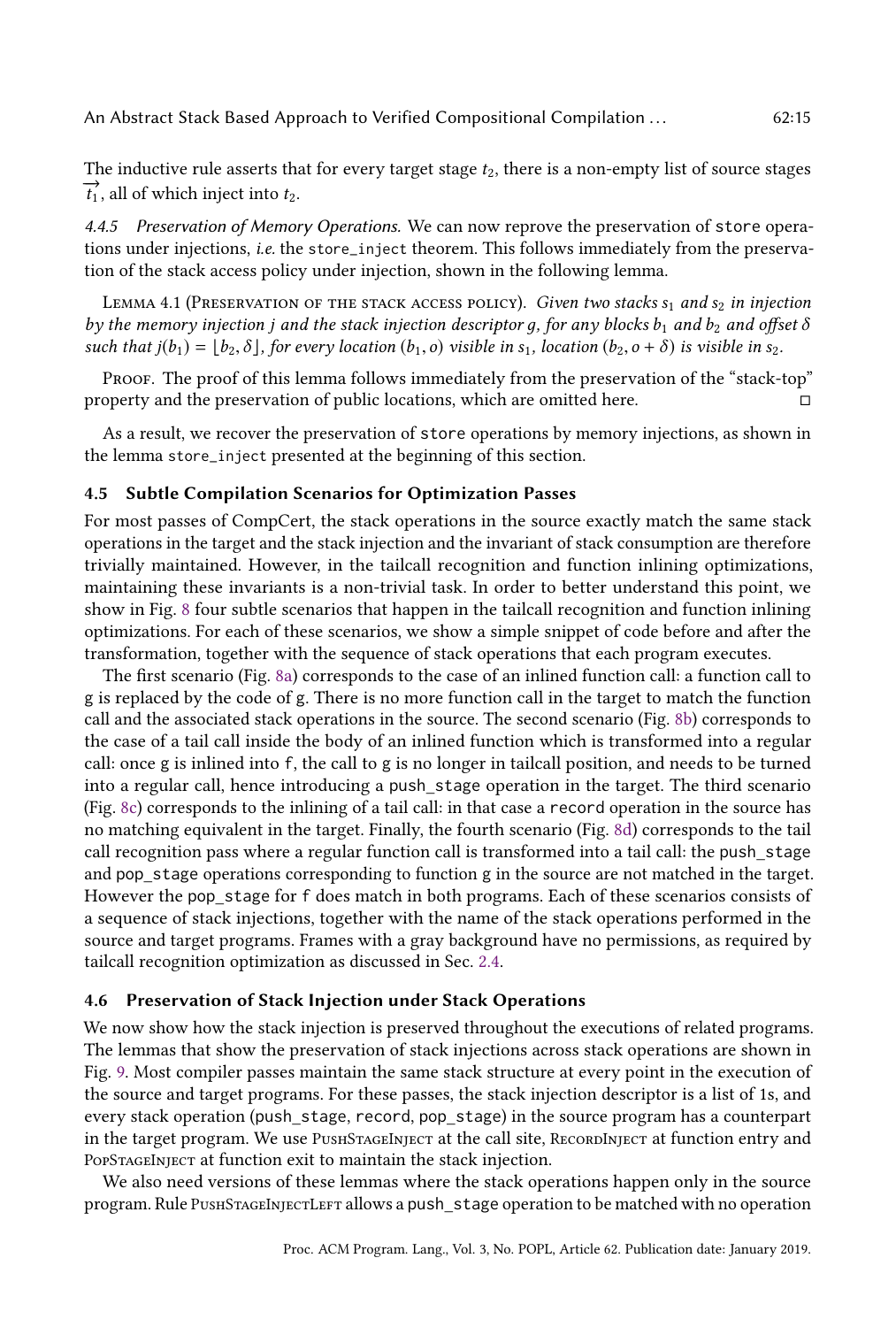<span id="page-15-0"></span>

Fig. 8. Evolution of the stack injection in different scenarios

in the target, and increases the number of source stages that inject into the top target stage. It is used in the scenarios in Fig. [8a](#page-15-0) and Fig. [8d.](#page-15-0) Rule RECORDINJECTLEFT allows to record a frame only in the source stack, provided that the frame to be recorded injects into the topmost target stage. It is used in the scenarios in Fig. [8a](#page-15-0) and Fig. [8c.](#page-15-0) Rule PopStageInjectLeft allows to pop a stage only from the source, provided that at least one stage remains in the source after the pop\_stage operation. It is used in the scenarios Fig. [8a](#page-15-0) and Fig. [8d.](#page-15-0)

Finally, the "Untailcall" scenario in Fig. [8b](#page-15-0) requires to match no operation in the source with a push stage operation in the target, because a tail call in the source (not generating any push stage operation) is transformed into a regular call in the target. Rule PUSHSTAGEINJECTRIGHT achieves

Proc. ACM Program. Lang., Vol. 3, No. POPL, Article 62. Publication date: January 2019.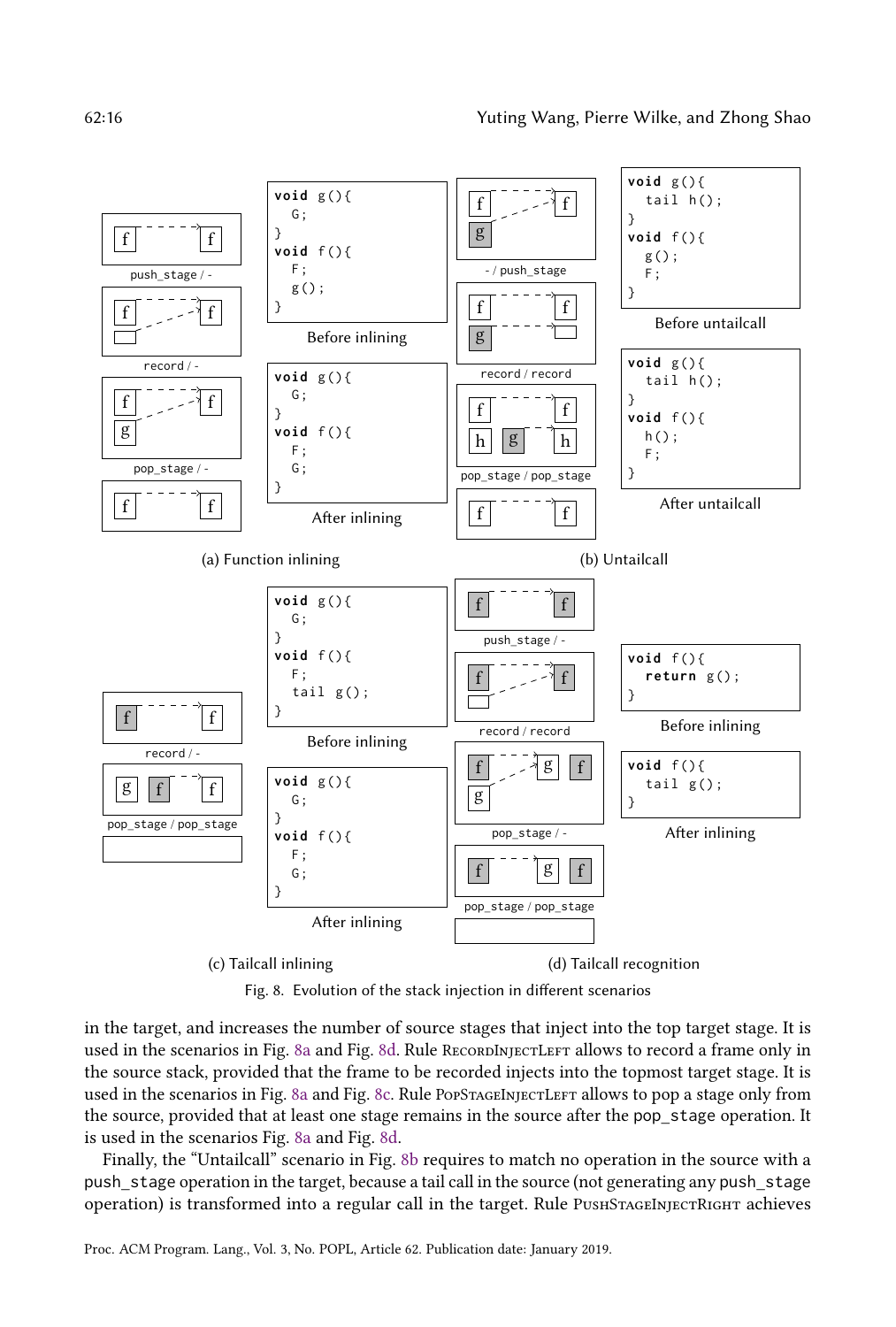<span id="page-16-0"></span>

#### Fig. 9. Preservation of stack operations

this by requiring: 1) that at least two source stages inject into the topmost target stage; 2) that the topmost source stage has no permissions (in the memory model). We can split the topmost group of stages into two groups: one with only the topmost stage, that will inject into the newly pushed target stage thanks to the absence of permissions in that stage; the rest of the stages inject into the second-to-top target stage, just like before.

### 4.7 Stack Consumption Invariant

Most passes of CompCert preserve the stack structure. For those passes, the stack consumption invariant is represented as the proposition  $s_1 \geq_q s_2$  inductively defined by the following rules, where  $s_1$  and  $s_2$  are respectively the source and target abstract stacks and  $g$  is a stack injection descriptor.

$$
|t_1| = |t_2| \t s_1 \ge_g s_2
$$
  
(t<sub>1</sub> :: s<sub>1</sub>)  $\ge_{(1::g)}$  (t<sub>2</sub> :: s<sub>2</sub>)  $\qquad \qquad \boxed{]} \geq \boxed{}$ 

The tailcall recognition and inlining optimization passes change the structure of the stack. For tailcall, we define the following rules to capture the invariant of stack consumption.

$$
\frac{\|\vec{t}_1\| = n \qquad n > 0 \qquad \exists t_1 \in \vec{t}_1, |t_1| = |t_2| \qquad s_1 \geq_g^{\text{tc}} s_2}{(\vec{t}_1 + s_1) \geq_{(n:g)}^{\text{tc}} (t_2 :: s_2)} \qquad \frac{\sum_{j=1}^{j} s_j}{\prod_{j=1}^{j} \sum_{j=1}^{j} (t_j - t_j)} \qquad \frac{\sum_{j=1}^{j} s_j}{\prod_{j=1}^{j} \sum_{j=1}^{j} (t_j - t_j)} \qquad \frac{\sum_{j=1}^{j} s_j}{\prod_{j=1}^{j} \sum_{j=1}^{j} (t_j - t_j)} \qquad \frac{\sum_{j=1}^{j} s_j}{\prod_{j=1}^{j} \sum_{j=1}^{j} (t_j - t_j)} \qquad \frac{\sum_{j=1}^{j} s_j}{\prod_{j=1}^{j} \sum_{j=1}^{j} (t_j - t_j)} \qquad \frac{\sum_{j=1}^{j} s_j}{\prod_{j=1}^{j} \sum_{j=1}^{j} (t_j - t_j)} \qquad \frac{\sum_{j=1}^{j} s_j}{\prod_{j=1}^{j} \sum_{j=1}^{j} (t_j - t_j)} \qquad \frac{\sum_{j=1}^{j} s_j}{\prod_{j=1}^{j} \sum_{j=1}^{j} (t_j - t_j)} \qquad \frac{\sum_{j=1}^{j} s_j}{\prod_{j=1}^{j} \sum_{j=1}^{j} (t_j - t_j)} \qquad \frac{\sum_{j=1}^{j} s_j}{\prod_{j=1}^{j} \sum_{j=1}^{j} (t_j - t_j)} \qquad \frac{\sum_{j=1}^{j} s_j}{\prod_{j=1}^{j} \sum_{j=1}^{j} (t_j - t_j)} \qquad \frac{\sum_{j=1}^{j} s_j}{\prod_{j=1}^{j} \sum_{j=1}^{j} (t_j - t_j)} \qquad \frac{\sum_{j=1}^{j} s_j}{\prod_{j=1}^{j} \sum_{j=1}^{j} (t_j - t_j)} \qquad \frac{\sum_{j=1}^{j} s_j}{\prod_{j=1}^{j} \sum_{j=1}^{j} (t_j - t_j)} \qquad \frac{\sum_{j=1}^{j} s_j}{\prod_{j=1}^{
$$

The inductive case of  $\geq^{\text{tc}}$  captures the fact that tailcall optimization may collapse a list of stages  $\overrightarrow{t_1}$ allocated by a sequence of regular calls into a single stage  $t_2$  allocated by a sequence of tailcalls. It requires that the size of some stage  $t_1$  in  $\overrightarrow{t_1}$  (more specifically,  $t_1$  is the stage with the maximum size in  $\overrightarrow{t_1}$ ) is equal to the size of the stage  $t_2$ . To see how this invariant is used to prove preservation of stack consumption for tailcall optimizations, consider the situation after the record operation in Fig. [8d](#page-15-0) as an example. At that point,  $\overrightarrow{t_1} = [[g], [f]]$  and the two stages  $[f]$  and  $[g]$  inject into the single stage  $t_2 = [g, f]$ . Assume the frame size of  $f(|f|)$  is greater than that of  $g(|g|)$ , then we pick  $t_1 = [f]$  and get  $|t_1| = |t_2| = |f|$ .

For inlining, we define the following rules:

$$
\frac{\|\overrightarrow{t_1}\| = n \qquad n > 0 \qquad \overrightarrow{t_1} = t_1' + [t] \qquad |t| = |t_2| \qquad s_1 \geq \frac{11}{g} s_2}{(\overrightarrow{t_1} + s_1) \geq \frac{11}{(n:g)} (t_2 :: s_2)} \qquad \frac{\geq \frac{11}{g} \cdot 0}{\prod_{i=1}^{n} \prod_{j=1}^{n}}
$$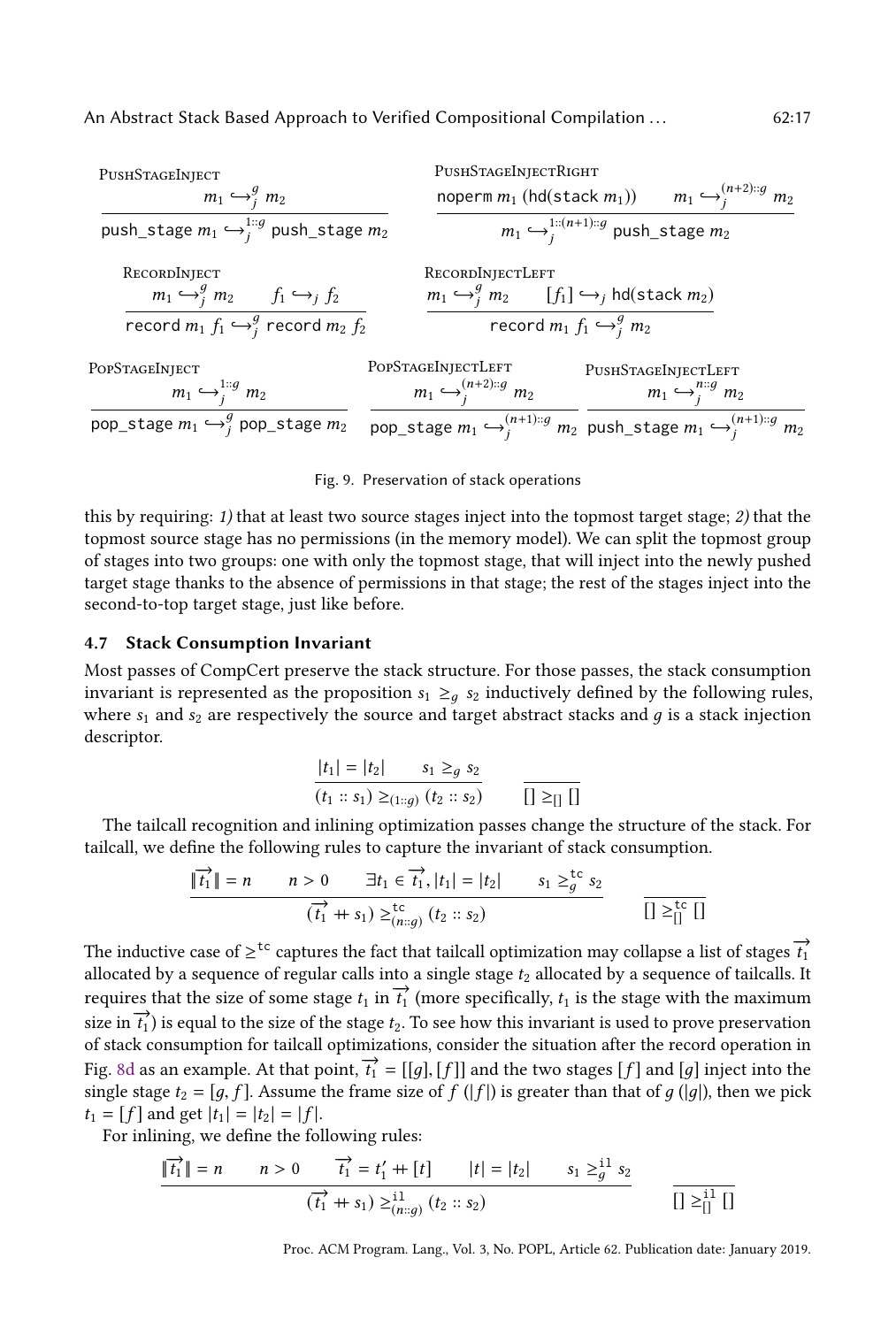Again, the inductive case of  $\geq^{11}$  captures the fact that inlining may inject a list of stages  $\overrightarrow{t_1}$  into a single stage  $t_2$ . It requires that the last stage in  $\overrightarrow{t_1}$  which is allocated at the starting point of inlining must have a size equal to the size of  $t_2$ . To see how this invariant is used to prove preservation of stack consumption for inlining, consider the situation after the record operation in Fig. [8a](#page-15-0) as an example. At this point,  $\overrightarrow{t_1} = [[q], [f]]$ . Both [g] and [f] inject into  $t_2 = [f]$ . Note that the starting point of inlining in the source is f. Thus we have  $t = [f] = t_2$  and  $|t| = |t_2|$ .

It is important to emphasize that the size of the frame for each function is the size of the concrete stack frame at machine code level (given by an oracle whose purpose and instantiation have been described in Sec. [4.2\)](#page-11-2). They are therefore the same throughout the compilation passes. For the example of function inlining, it might seem counter-intuitive at first sight that the stack consumption can be preserved, when one knows that there might be more local variables in the function body after inlining. However, this is irrelevant because the frame sizes we consider in every language are fixed to the sizes of the concrete frames, including the languages before the inlining phase.

The three propositions above imply that the size of the target stack is smaller than or equal to the size of the source stack. In the regular case, where each target stage has exactly one corresponding source stage, this is trivial as the stacks have the same size. In the two other cases (tailcall and inlining), for each target stage, there is one source stage that is larger or equal, hence each group of source stages is larger than or equal to the corresponding target stage, hence the size of the source stack is larger than or equal to the size of the target stack.

# 4.8 Preservation of Stack Consumption under Stack Operations

For 2 out of the 4 scenarios in Fig. [8](#page-15-0) (Fig. [8a](#page-15-0) and Fig. [8b\)](#page-15-0), the size invariant could be preserved even if we did not store the tailcalled inactive frames in our abstract stack. In these cases indeed, all the frames present in the target stack are also in the source stack, which may contain even more. Therefore, the size of the source stack is necessarily larger than or equal to the size of the target stack.

For tailcall inlining (Fig. [8c\)](#page-15-0), we actually need to maintain the inactive frame for f in the source so that we can establish that the size of the source stack after the record operation  $(max(g, f))$  is not smaller than the size of the target stack (f). For tailcall recognition (Fig. [8d\)](#page-15-0), we cannot preserve the size invariant (this would imply  $f \geq max(g, f)$ ) after the pop\_stage operation on the source. However, we know that at this point in the source program, the next instruction is going to be a return instruction, resulting in a pop\_stage which will be matched in the target program with another pop\_stage, after which the size invariant will be recovered. Note that we can have these intermediate steps where the size invariant temporarily does not hold because we only use this invariant to prove that record operations in the target succeed.

## 4.9 The Final Theorem of Stack-Aware CompCert

Using the devices presented above, we reprove the correctness of the CompCert compiler. We obtain the same theorem as CompCert, i.e. a backward simulation between the C program and its compiled assembly version. The main difference with CompCert's theorem is that the compiler produces an oracle stackspace that is fed into the semantics of C.

THEOREM 4.2 (STACK-AWARE COMPCERT'S SEMANTIC PRESERVATION). For every C program p without undefined behavior, if CompCert generates an assembly program tp and an oracle stackspace, then every behavior of tp in the assembly semantics is an improvement over some behavior of p in the C semantics parameterized with oracle stackspace.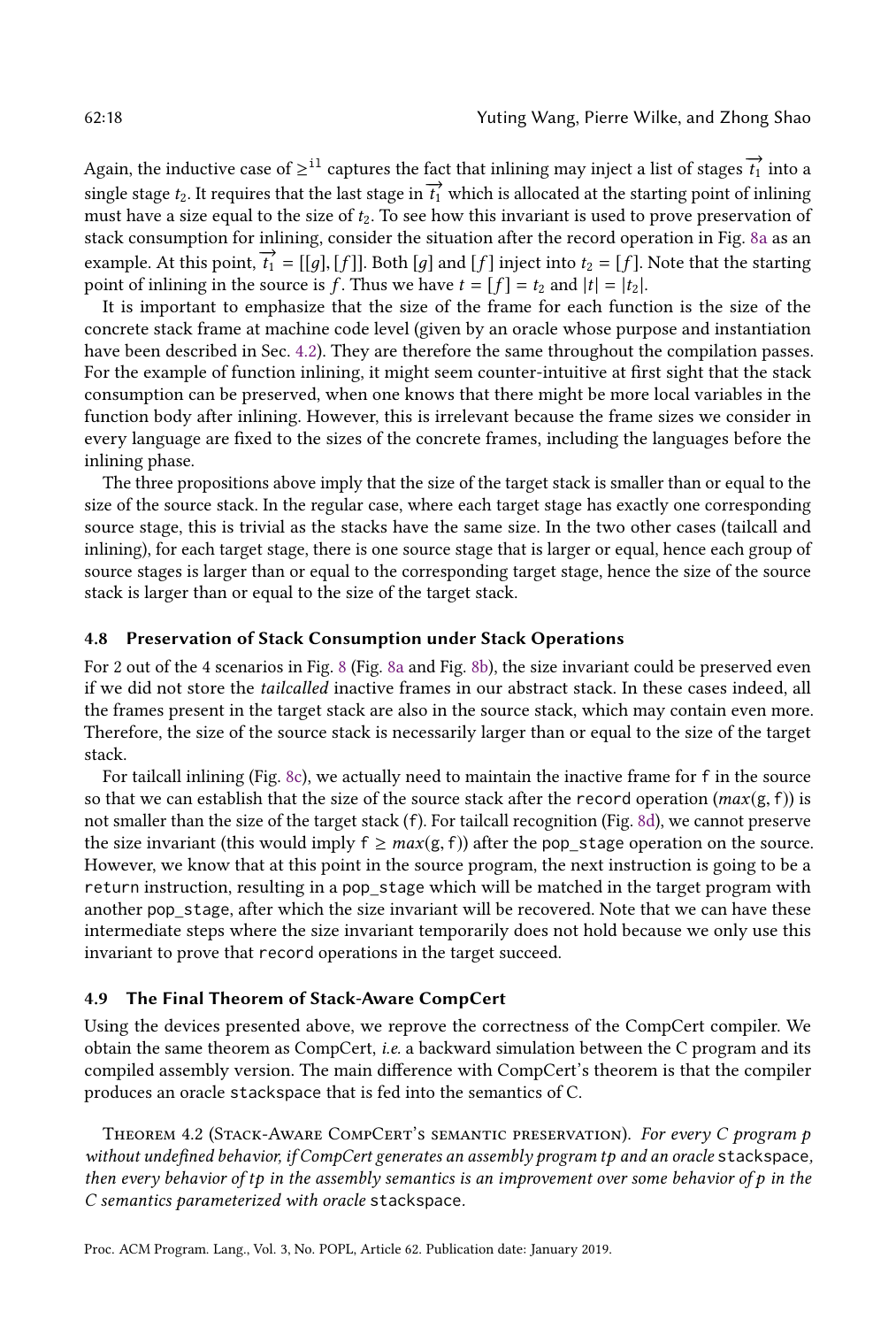An Abstract Stack Based Approach to Verified Compositional Compilation ... 62:19

All in all, the changes we made to CompCert to obtain Stack-Aware CompCert amount to about 21 thousand lines of Coq code. This includes our formalism of stack abstraction in the memory model (implementation and proofs related to the stack operations), modifications to the semantics of each intermediate language to include stack operations at function call and return, plus modifications to each compiler pass' correctness theorem, where proofs about stack permissions and stack consumption had to be added.

# 5 COMPCERTMC: GENERATION OF MACHINE CODE IN COMPCERT

In this section, we describe CompCertMC, an extension of Stack-Aware CompCert that compiles towards machine code. By exploiting our abstract stack, we are able to merge the list of stack frames into a single finite stack, and to eventually generate low-level code close to machine code. We also describe the implementation of verified separate compilation by generalizing the syntactic linking to the new languages introduced by CompCertMC.

# 5.1 Overview of CompCertMC

The structure of CompCertMC is depicted in Fig. [10.](#page-18-0) CompCertMC is Stack-Aware CompCert with an extended compilation chain to machine code. Starting from CompCert assembly, programs are compiled into lower-level intermediate code, going through the Single-Stack assembly language (SSAsm), the *real* assembly language (RealAsm), the *flat* assembly language (FlatAsm) and machinecode like language (MC). In SSAsm, the stack is represented as a single memory block, i.e. the list of stack blocks is merged into a single stack block of finite size. In RealAsm, the responsibility for dealing with the return address is shifted from the callee (in CompCert) to the caller (as in conventional x86 assembly). Moreover, pseudo-instructions Pallocframe and Pfreeframe are compiled into actual assembly instructions. The compiler pass responsible for this is called PseudoInstr. In FlatAsm, the functions and global variables are merged into disjoint flat memory spaces that we call segments (similar to sections in ELF files). The next phase (Id Resolution) resolves the references to code labels to concrete addresses, resulting in programs written in the language MC. The MC programs closely mirror the actual machine code (like the ELF object files). We then use an instruction encoder provided by formal machine models (e.g., the RockSalt x86 [\[Morrisett et al.](#page-29-6) [2012;](#page-29-6) [Tan and Morrisett 2018\]](#page-29-7)) to generate the actual machine code (e.g., ELF files). The last step is not verified (as indicated by the dashed line in Fig. [10\)](#page-18-0) as it would require a formal model of ELF formats; we left it for future work.

This sequence of additional languages depends on the target architecture and would need to be adapted for other architectures. For this paper, we only target x86 as a proof of concept. We believe our approach is generally applicable to other architectures like ARM, PowerPC or RISC-V and do not foresee any immediate problem in porting these addition compiler passes to them.

<span id="page-18-0"></span>Like the original CompCert, CompCertMC supports verified separate compilation. We have generalized the notion of syntactic linking to the new intermediate languages and proved the



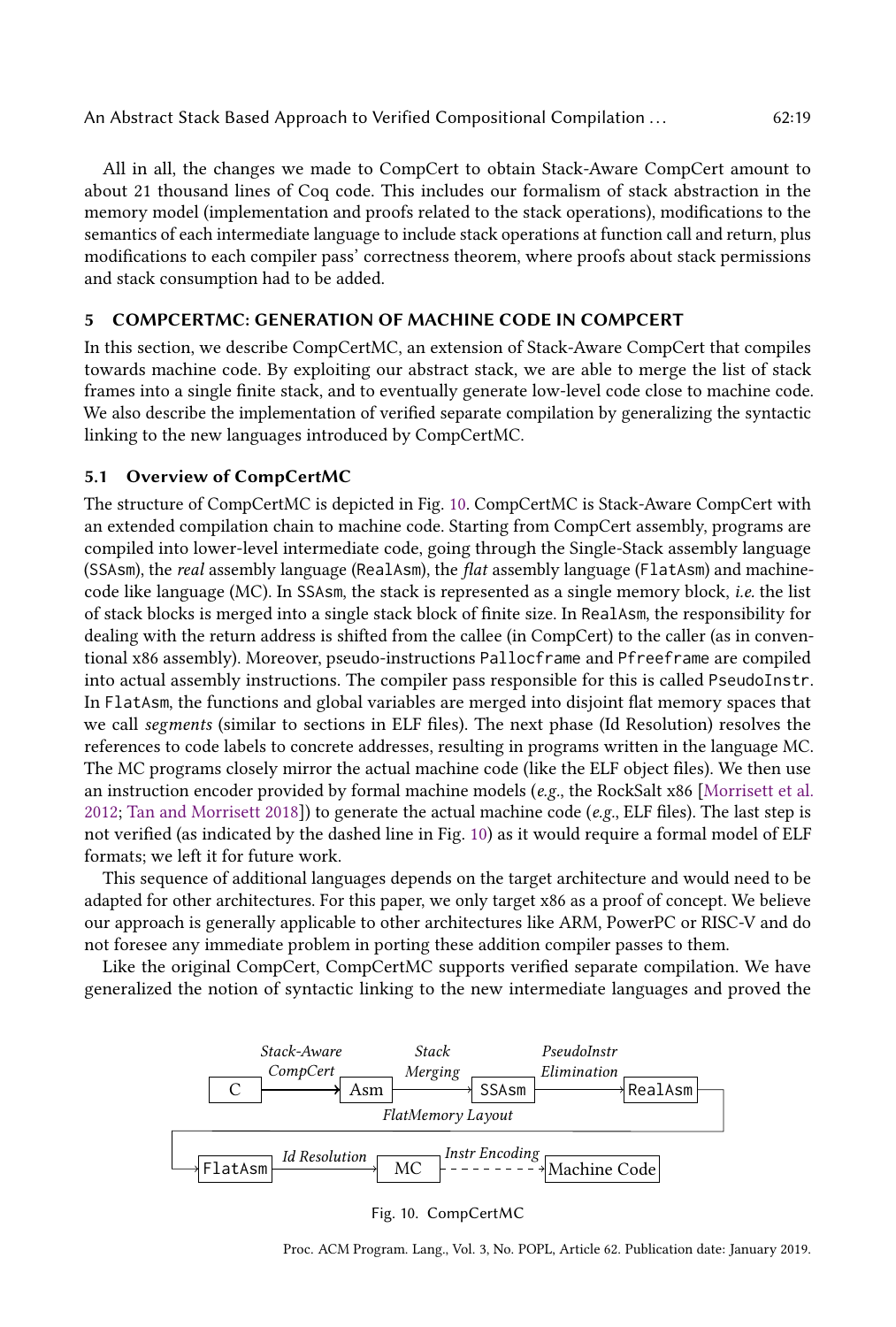```
Pallocframe fi ora olink :=
Pallocframe fi ora :=
sp \leftarrow alloc 0 (fsize fi);
[sp + olink] \leftarrow RSP;[sp + ora] \leftarrow RA;
RAX \leftarrow RSP;RSP \leftarrow SD.
Pfreeframe sz ora olink :=
Pfreeframe sz ora :=
ra \leftarrow [RSP + ora];Vptr b \circ \leftarrow RSP;
RSP \leftarrow [RSP + olink];RA ← ra;
free b 0 sz.
      (a) CompCert Asm
                                  sp \leftarrow alloc 0 (fsize fi);
                                   [sp + ora] \leftarrow RA;
                                   record (sp,fi);
                                   RAX \leftarrow RSP;RSP \leftarrow sp.
                                    ra \leftarrow [RSP + ora];
                                   Vptr b \circ \leftarrow RSP;RSP ← parent_sp;
                                    RA ← ra;
                                    free b 0 sz;
                                    pop_stage.
                                   (b) Stack-Aware CompCert Asm
                                                                       Pallocframe fi o :=
                                                                       sp \leftarrow RSP - fsize fij;[sp + ora] \leftarrow RA;
                                                                        RAX \leftarrow RSP;RSP \leftarrow SD.
                                                                      Pfreeframe sz ora :=
                                                                       ra \leftarrow [RSP + ora];RSP \leftarrow RSP + SZ;RA ← ra.
                                                                              (c) Single-Stack Asm
                        Fig. 11. Semantics of Pallocframe and Pfreeframe
```
commutative property between the new transformations and syntactic linking. Verified separate compilation easily follows from these generalizations.

In the rest of this section, we discuss the implementation and verification of the first three passes of the extension to Stack-Aware CompCert which contain most of the technical novelties presented above. We elide a discussion of the final correctness theorem of CompCertMC, which is similar to that of Stack-Aware CompCert.

## 5.2 Compilation to the Single-Stack Assembly Language

The Stack Merging phase is not a program transformation but a semantic reinterpretation: the source and target programs are the same; the semantics of SSAsm differs from the semantics of CompCert assembly for the instructions that manipulate the stack, so that they operate over a single stack block rather than separate blocks for each function. Our goal is to show that the SSAsm semantics refine the Stack-Aware CompCert assembly semantics for any program. In the rest of this section, we explain the differences between the semantics of the original CompCert assembly, Stack-Aware CompCert assembly and SSAsm and discuss the key ideas of the refinement proof.

CompCert's assembly semantics. CompCert assembly programs are lists of instructions that operate over a set of registers and a memory state. Instructions include common assembly instructions together with pseudo-instructions Pallocframe and Pfreeframe that are called at function entry and exit, respectively. The semantics of the Pallocframe instruction, shown in Fig. [11a,](#page-19-0) is to allocate a new block for the stack frame of the current function, save the stack pointer and the return address in this new block, and update RSP. The semantics of Pfreeframe is symmetric: it recovers the return address and parent's stack pointer, and frees the stack block. The memory state of assembly programs is still a collection of blocks, rather than a flat memory space. Because of this abstract view of the memory, it is needed to store a pointer to the frame of the caller (at offset olink in the function's frame), in order to access the function arguments for example, whereas in traditional assembly this is achieved through pointer arithmetic. Note also that it is the responsibility of the called function to write the return address (stored by the call instruction in the pseudo-register RA) at offset ora in the stack frame.

Stack-Aware CompCert's assembly semantics. With our stack-aware memory model, we do not need to store a link to the caller's frame anymore: this pointer can be retrieved in the abstract stack,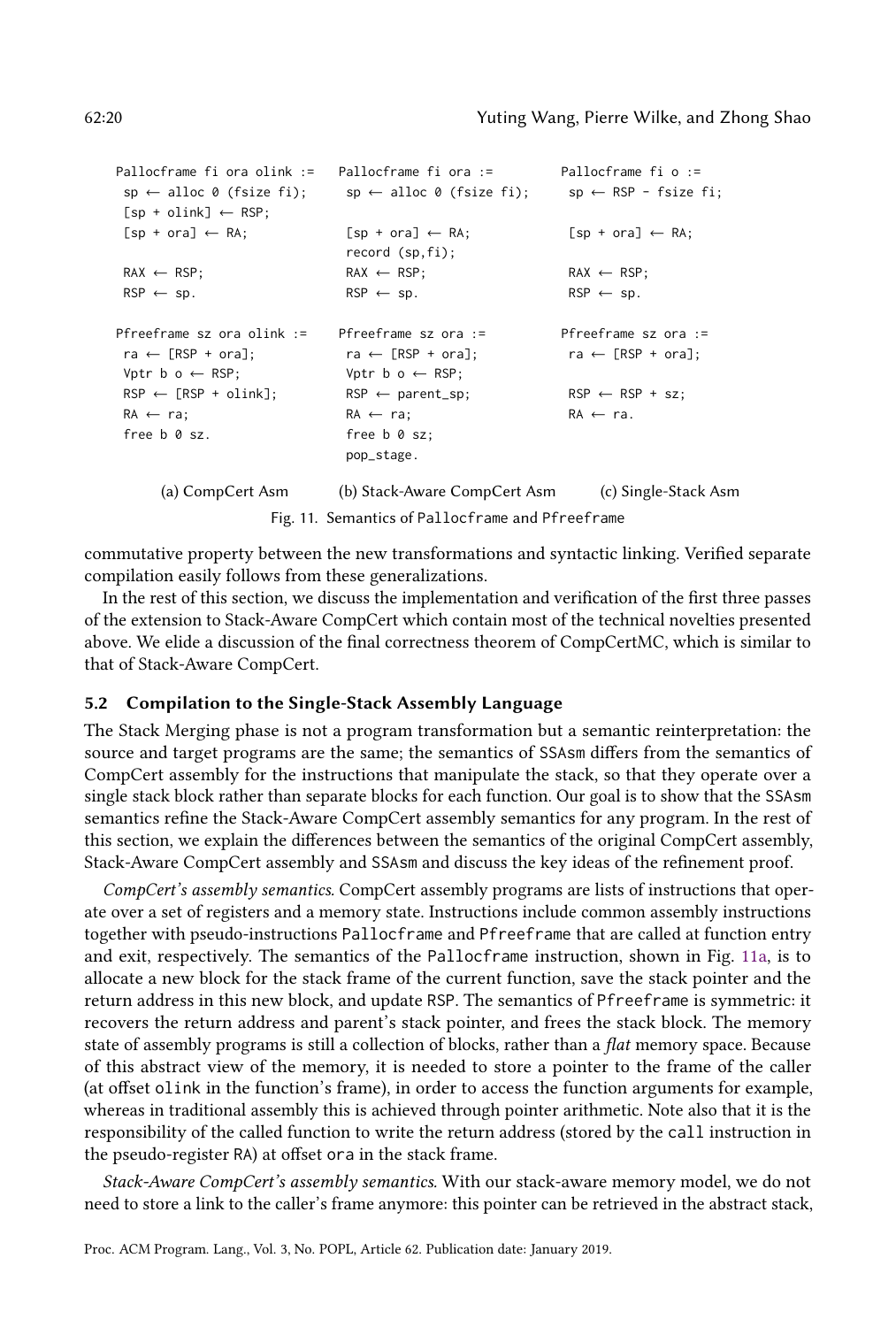through the parent\_sp operation, which returns the block associated to the second-to-top stage in the abstract stack. We replace CompCert's assembly semantics with a new assembly semantics that now includes stack operations (record and pop\_stage). The semantics of the pseudo-instructions Pallocframe and Pfreeframe in this semantics is given in Fig. [11b.](#page-19-0)

Single-Stack assembly semantics. We give in Fig. [11c](#page-19-0) an alternative semantics of CompCert assembly, called Single-Stack assembly (SSAsm), where the Pallocframe pseudo-instruction no longer allocates a block but simply subtracts an offset from the stack pointer register RSP. Similarly, the parent\_sp operation in the semantics of Pfreeframe is transformed into a simple addition to RSP. At this point, we can also get rid of the abstract-stack related operations, which do not have a counterpart in actual assembly code.

Correctness of the single-stack semantics. The correctness of this semantics reinterpretation of assembly programs in the single-stack semantics is stated as a forward simulation. That is, every behavior of an assembly program  $p$  in Stack-Aware CompCert assembly is also a behavior of  $p$  in SSAsm. This proof is based on a memory injection, which maps all the stack blocks of Stack-Aware CompCert assembly functions into a single pre-allocated stack block for SSAsm. To show that if any allocation of stack frame in the source program succeeds then so does it in the target program, it makes use of the fact that the source program with defined semantics never overflows the stack, which is ensured by our stack-aware semantics. A key difference with other passes in CompCert that are based on memory injections is that several source locations may inject to the same target locations at different times during the execution of the program.

<span id="page-20-0"></span>

Fig. 12. Single-Stack invariants

We maintain the invariant that the RSP register always points to the top of the abstract stack, such that no source block injects in the target stack block below RSP. This property is fundamental so that we can establish a new injection when a frame is pushed. Fig. [12](#page-20-0) illustrates the situation. The hatched regions are those where no source block with permissions injects. Initially, we have three stack blocks  $b_1$ ,  $b_2$  and  $b_3$  in the stack, and nothing injects below the RSP pointer. Because of that, we know we can record a new block  $b_4$  onto the stack, and moves the RSP pointer so that nothing injects after it.

# 5.3 Elimination of Pseudo Instructions

After we merge the stack blocks into a unique stack block, there are still some discrepancies in our assembly language. First, the writing of the return address on the stack is performed by the callee, as part of the Pallocframe instruction, whereas in conventional x86 assembly this is a side-effect of the call instruction. Second, we still have these pseudo-instructions (Pallocframe and Pfreeframe), whereas we should only have actual assembly instructions that operate on the stack pointer RSP.

We design a new assembly language, RealAsm, where the semantics of Pallocframe (resp. Pfreeframe) only perform pointer arithmetic on RSP, and the space reserved (resp. freed) excludes space for the return address; and the semantics of call (resp. ret) pushes (resp. pops) the return address on the stack.

We first prove a refinement between any program  $p$  in SSAsm and the same program in RealAsm. This is stated as a backward simulation, specifically we show that provided that the source program is safe, then for every target step, there is a corresponding source step. We need to identify the possible sequences of states transitions that involve call, ret, Pallocframe and Pfreeframe. Such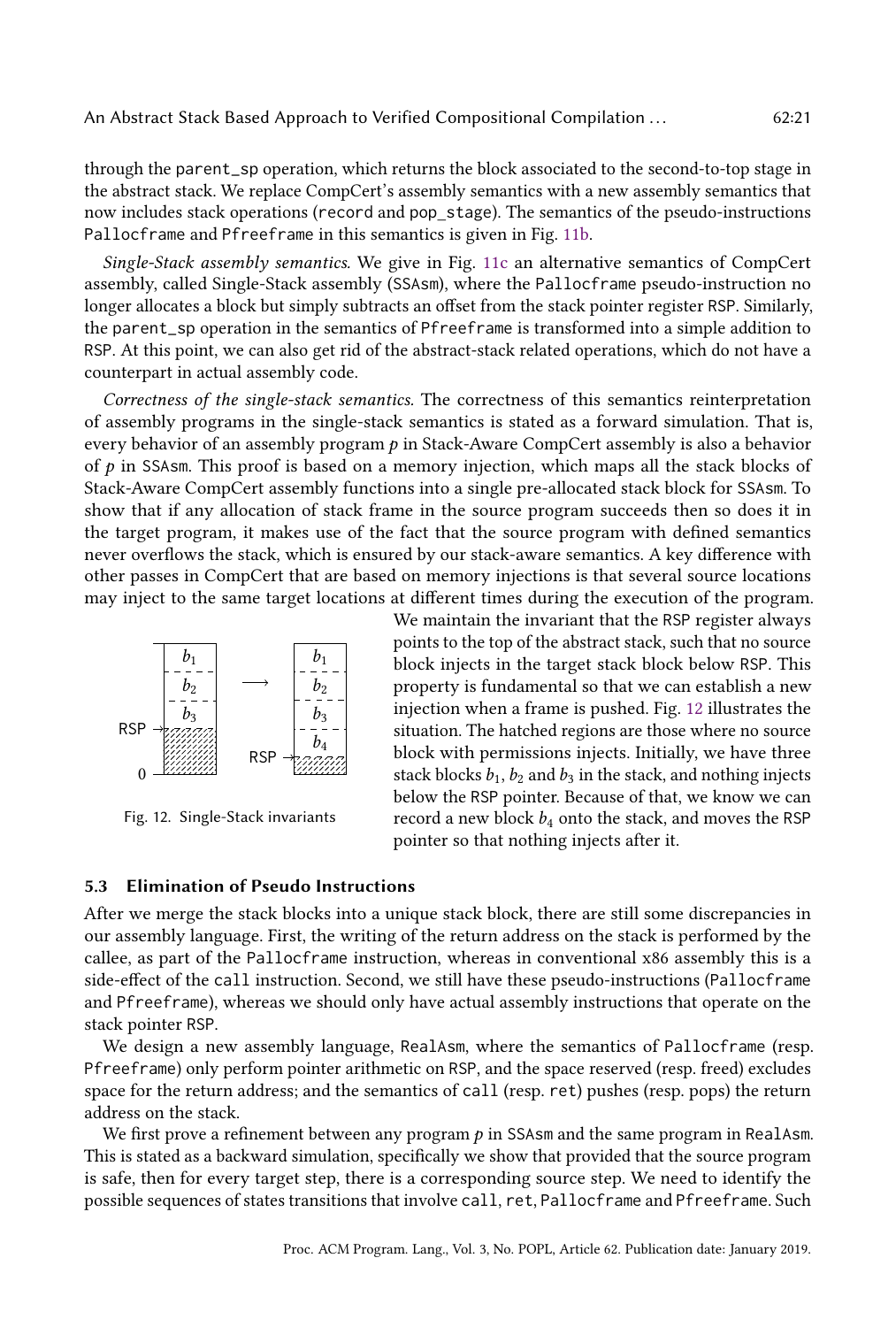sequences are 1) call followed by a Pallocframe instruction (internal function call); 2) call followed by an external function (external function call); 3) Pfreeframe followed by a ret instruction (regular function return); 4) Pfreeframe followed by a jmp instruction (tailcall). In the last case, the jmp is either to an internal function (in which case the next instruction will be a Pallocframe) or an external function, but not to an arbitrary instruction. Fig. [13](#page-21-0) illustrates the simplest case of internal function calls.

<span id="page-21-0"></span>

Fig. 13. Backward simulation between internal function calls in SSAsm and RealAsm

The simulation relation used for this proof has different cases depending on the nature of the next instruction. If the next instruction is not an intermediate instruction (one that appears only in the middle of the sequences of transitions we identified earlier, i.e. neither Pallocframe nor ret nor jmp), then the relation is the extensional equality of the states. If the next instruction is Pallocframe however, the relation (between  $s_2$  and  $s_2'$ ) records that the states differ only for the shift of RSP and the memory store for the return address in RealAsm. After the execution of Pallocframe, we recover the extensional equality between states  $s_3$  and  $s'_3$ . Similar cases are defined for the other transition sequences described earlier.

Then, we design a simple transformation, PseudoInstr, that transforms pseudo-instructions Pallocframe and Pfreeframe into pointer arithmetic (sub and add) on RSP that reflects exactly their RealAsm semantics. The correctness proof of this transformation is stated as a forward simulation, and is quite straightforward. This forward simulation is transformed into a backward simulation using standard tools in CompCert and concatenated with the previous backward simulation to obtain a backward simulation between the SSAsm semantics of  $p$  and the RealAsm semantics of p with pseudo-instructions eliminated.

#### 5.4 Compilation to Flat Memory Spaces

With a source language close to real assembly, the goal of the FlatMemory Layout pass is to layout the data and code into continuous segments. We first introduce its target language FlatAsm, then the compilation pass and finally the correctness proof of this pass.

An assembly language with flat memory spaces. The defining feature of FlatAsm is that data and functions are stored in continuous data or code segments, instead of separate memory blocks like in the previous assembly languages. The syntax of FlatAsm is exactly the same as RealAsm. A FlatAsm program contains the following components:

- A list of segments whose elements are represented by a record data type containing the id and size of the segment. For now, a program only has two segments. One holds code and the other holds data. We use segment labels to identify locations in segments, which are pairs of segment identifiers and offsets into the segments.
- A list of global definitions with information of their locations in corresponding segments.
- A mapping from global identifiers to segment labels, denoted by gmap. It is used to locate the positions of global definitions in the code or data segment.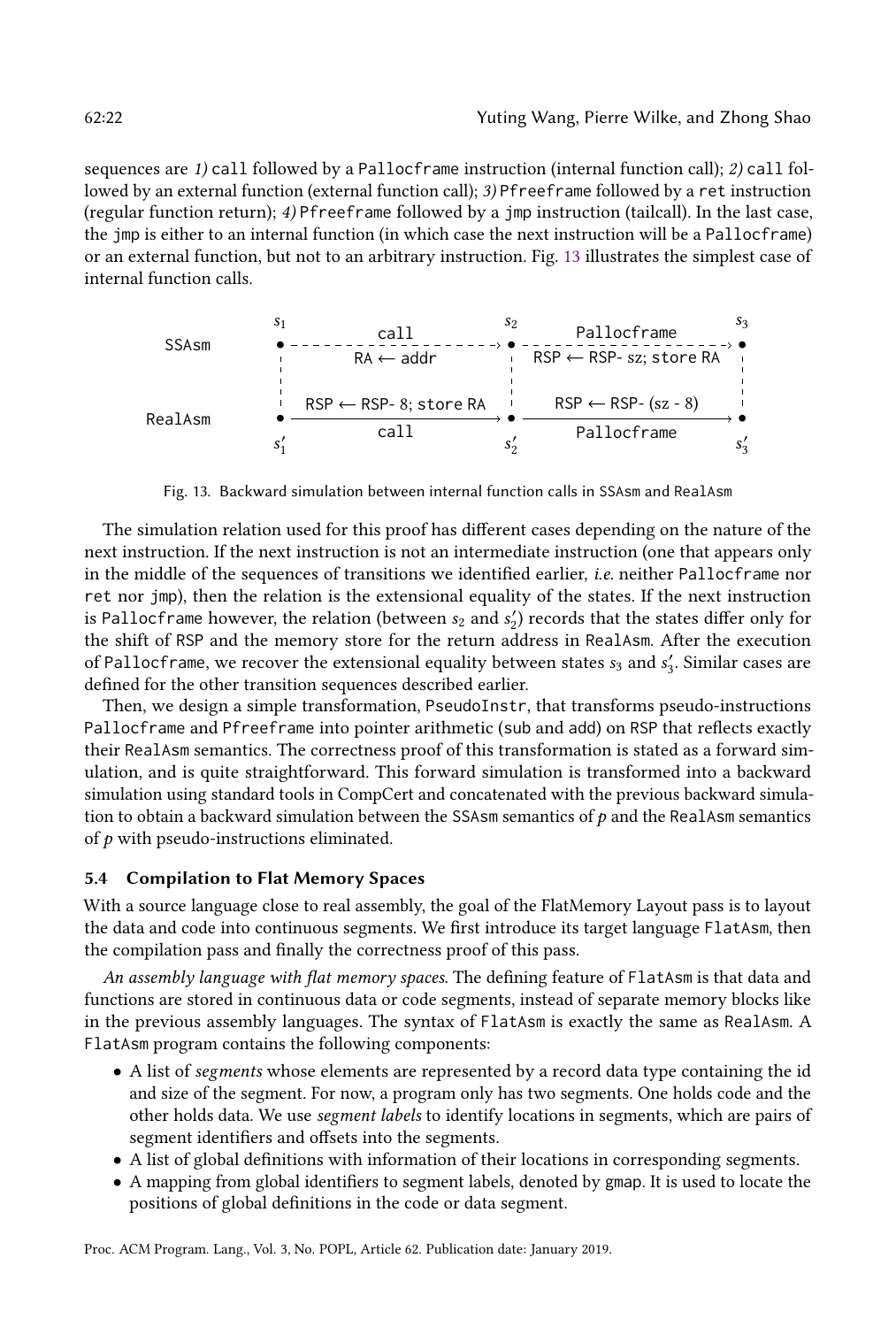An Abstract Stack Based Approach to Verified Compositional Compilation . . . . . . . . . . . . . . . 62:23

• A mapping from pairs of function identifiers and labels to segment labels, denoted by lmap. It is used to locate the positions of labels in functions in the code segment.

When a FlatAsm program is initialized, for each segment we allocate a memory block of its size. The memory block for the data segment is initialized with the initial values of global data objects. The memory block for the code segment is assigned appropriate permissions. Segment labels are then interpreted as memory addresses or pointers at runtime. The program counter increases using the size information of instructions (provided by an oracle later instantiated by a binary encoder of instructions) in sequential execution and is assigned appropriate addresses in case of function call or branching by consulting gmap or lmap. The references to data are interpreted into pointers by consulting gmap at runtime.

The compilation of RealAsm to FlatAsm. The compilation pass translates a RealAsm program into a FlatAsm program by calculating gmap that maps the internal source functions into the code segment and the global variables into the data segment, lmap that maps labels in internal source functions into the code segment, and the sizes of the code and data segments. The calculation is done by scanning the list of global definitions in the source program in sequence and concatenating internal data and function definitions.

Correctness of the translation. The proof follows a conventional pattern for establishing forward simulations in CompCert. The key steps include defining an invariant that asserts lmap and gmap agree with the memory injection from the source to target program and showing this invariant is maintained by lock-step execution.

Because data and functions are collapsed into continuous segments, we need a new notion of syntactic linking for FlatAsm programs for proving separate compilation. To syntactically link modules  $M_1, \ldots, M_n$  in FlatAsm, besides merging the global definitions as described in Sec. [2.3,](#page-6-1) we also need to perform the following relocation process:

- Data segments in  $M_1, \ldots, M_n$  are merged into a single data segment. A "repositioning" table is created which records the starting offsets of global variables in  $M_i$  in the resulting data segment. The same process is applied for merging the code segments.
- The information of locations for global definitions are updated using the repositioning tables for data and code segments.
- The gmaps (1maps) in  $M_1, \ldots, M_n$  are merged into a single gmap (1map) and their values are updated using the repositioning tables.

Then, it is straightforward to show that syntactic linking commutes with the translation from RealAsm to FlatAsm. From this we derive the correctness of separate compilation.

# <span id="page-22-0"></span>6 STACK-AWARE COMPCERTX: CONTEXTUAL COMPILATION IN COMPCERT

This section introduces Stack-Aware CompCertX, an improved version of CompCertX [\[Gu et al.](#page-28-0) [2015\]](#page-28-0) which is an extension of CompCert used in the context of the CertiKOS project, a formally verified operating system kernel. The main difference between CompCertX and CompCert is that it allows for some degree of compositional compilation that we call *contextual compilation*, because it relates the executions of a source C module and its compiled assembly version in a generalized context, instead of an empty context in the original CompCert compiler.

To generalize CompCert's theorem to the setting of CompCertX, some assumptions must hold on the memory regions of the context that the module under compilation may update. CompCertX enforces these assumptions by disallowing modification to *any* stack data belonging to the context. This results in an incomplete extension to CompCert which does not support compilation of programs with stack-allocated data.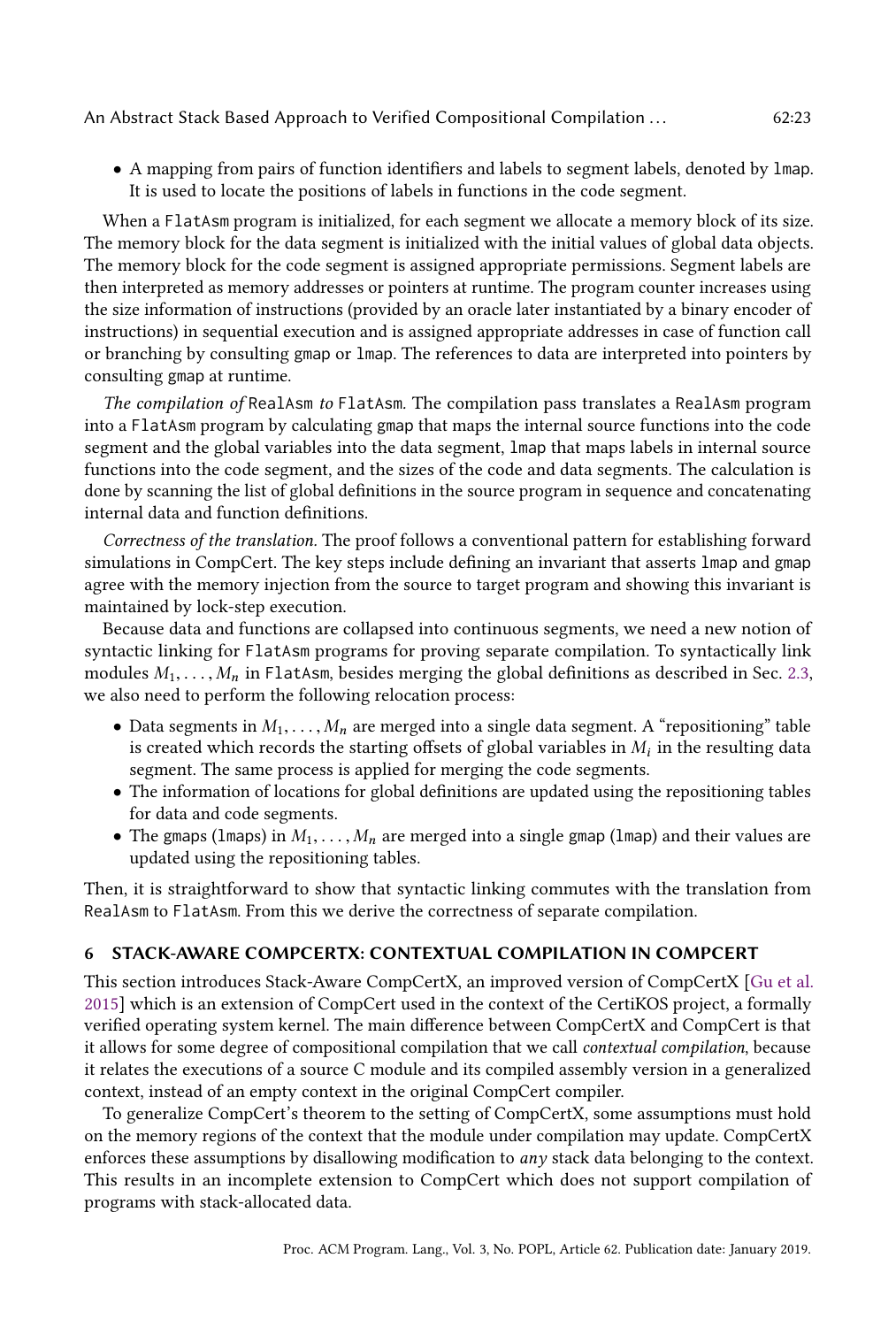In this section, we remove the restriction on stack-allocated data by basing Stack-Aware Comp-CertX on top of CompCertMC. We show that the assumptions on the stack can be stated in a straightforward manner by exploiting the stack permissions provided by our abstract stack. In the end, we get Stack-Aware CompCertX that supports contextual compilation and all the features of the original CompCert.

# 6.1 Overview of CompCertX

CompCertX is a contextual compiler, that establishes the correctness of the compilation of a module which may be executed by invoking an arbitrary function  $f$  in it from an arbitrary *context, i.e.* any starting memory state, and returning a value of the type dictated by f's signature. In particular, the context can be obtained by the execution of a hand-written assembly program (not necessarily the result of compiling a C function with CompCert), calling the function f.

The initial context must however satisfy some properties to account for the change in calling conventions between the C version of f and its compiled assembly version. Indeed, the former receives its arguments as a list of values, whereas the latter fetches them from registers and stack memory, at locations dictated by f's signature. Hence, for the correctness of the compilation of f with arguments args, a necessary condition on the initial memory is that it contains the values args at the appropriate stack locations.

The final theorem of CompCertX is stated as a simulation argument.

THEOREM 6.1. Let  $p$  be a C program, tp be the result of compiling  $p$  into CompCert assembly, and f be a function identifier with signature sq called with arguments args. Let init\_rs be a register state and init\_m a memory state such that the arguments args are encoded in init\_rs and init\_m appropriately. Then the execution of  $f$  in  $p$  starting from initial memory init\_m is refined by the execution of f in tp starting from initial memory init\_m and initial register state init\_rs.

$$
\begin{array}{ccc}\n\text{init\_m} & \xrightarrow{p(f)(args)} & m_C \\
\downarrow & & \uparrow \\
\text{(init\_m, init\_rs)} & \xrightarrow{tp(f)} & \downarrow \\
\text{(init\_m, init\_rs)} & \xrightarrow{p(f)} & \xrightarrow{m \text{max}} & rs\n\end{array}
$$

In particular, the resulting memory states of both executions,  $m_c$  and  $m_{Asm}$  are related by a memory injection j, introduced by the compilation passes.

Based on this generalized compiler, [Gu et al.](#page-28-0) [\[2015\]](#page-28-0) build a library for certified abstraction layers which is used as a foundation for composing large systems out of small independent components. The compositionality achieved is more flexible than what is attainable by separate compilation [\[Kang](#page-28-2) [et al. 2016\]](#page-28-2) since it is possible to mix programs written in different languages.

#### <span id="page-23-0"></span>6.2 Subtleties in the Proofs of CompCertX

A major issue that has to be dealt with in the correctness proof of CompCertX is that the arguments of the considered function call are duplicated: at the C level, they appear both as a list of values args and encoded in the memory init  $m$ . As a result, the consistency between those two representations of the arguments has to be maintained.

In CompCert, there are three ways arguments are passed to function calls. In the front-end and the few first languages of the back-end (from C to RTL which is an intermediate language with infinitely many pseudo-registers), arguments as passed as a list of values. Then, in LTL (which represents programs as control flow graphs operating on finitely many physical registers) and Linear (which is like LTL, but with control flow graphs replaced by a linear list of instructions and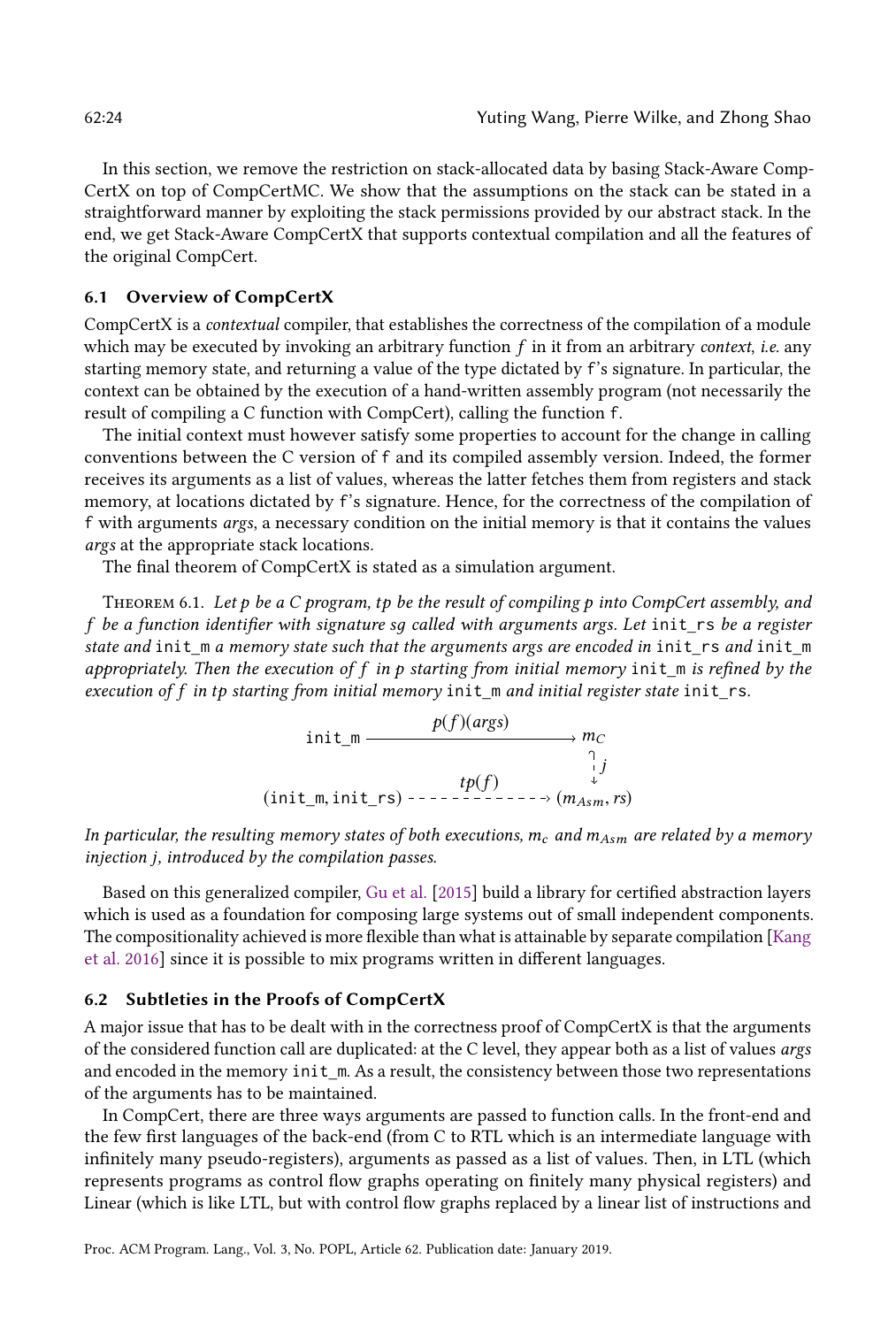explicit branchings), arguments are fetched from a location set, which associates locations (abstract stack slots and registers) to values. Finally, in Mach and assembly, arguments are fetched directly from the stack (in memory) and registers.

Let us focus in particular on the Stacking compiler pass in CompCertX, from the Linear language to the Mach language. Because of the duplication of arguments, the arguments are both in the memory and in the location set in Linear, while the arguments are only in memory in Mach. For this compiler pass to be proved correct, the consistency of the two copies of the arguments in Linear must be maintained. To that end, modification to the memory region holding duplicated arguments must be forbidden, as it would induce an inconsistency between the memory and the location set, hence break the preservation of semantics by compilation. Fig. [14](#page-24-0) illustrates the duplication of the arguments and shows that both the location set and the memory in Linear inject into the memory in Mach, hence the need for the consistency between the Linear memory and location set.

<span id="page-24-0"></span>

Fig. 14. Injection for the Stacking pass

In the past, there have been several strategies used to overcome this situation (see [Gu et al.](#page-28-8) [\[2014\]](#page-28-8) for details). For instance, one solution was to tag the blocks to distinguish global blocks from stack blocks, and forbid writing to stack blocks. This effectively enforces the desired consistency invariant on programs. However, this totally prevents writing to stack blocks, including stack-allocated data that we might pass pointers to. In another more involved solution, this consistency was maintained by adding a hypothesis to the final theorem, stating that the

semantics of the source program was defined, even when the permissions of the arguments region were removed. This led to complex reasoning to relate two executions of the source program (one with the permissions for the arguments, and the other without) with one execution of the target.

## 6.3 Enforcing Assumptions for CompCertX Using the Abstract Stack

Using our stack-aware memory model, we prevent programs from modifying the stack of their caller, except in their public locations (e.g. stack-allocated data), in a more elegant way. This is true under the assumption that the initial memory init\_m has its abstract stack set up in such a way that the block that contains the initial caller's stack frame has private permissions for its private regions, in particular the arguments, as per the following definition of initial caller protected, where init\_sg is the signature of the function called by the initial caller, from which we compute the offsets that contain the arguments (arg\_locs).

initial\_caller\_protected(m, init\_sg) 
$$
\triangleq
$$

\nHint\_sp *bi*,  $hd(\text{stack } m) = ([init_s p], bi) :: \_ \land$ 

\n $\forall o \in \arg\text{loc}(\text{init_s g}), \mathbb{P}(bi, o) = \text{Private}$ 

This solution is more elegant than the previous solutions, and ensures the preservation of more than just the arguments section: the callee-save registers, the spilled locations, the return address can also be preserved across the execution of the C function, if we strengthen the definition of initial caller protected. This is much stronger than the previous statement and is a milestone towards compositional compilation. Indeed, when composing different modules together, we need to ensure that the execution of the called module does not invalidate the private regions of its caller e.g. by overwriting its return address. As a sanity check, the initial caller protected predicate holds for contexts generated as the result of compiling programs with CompCert.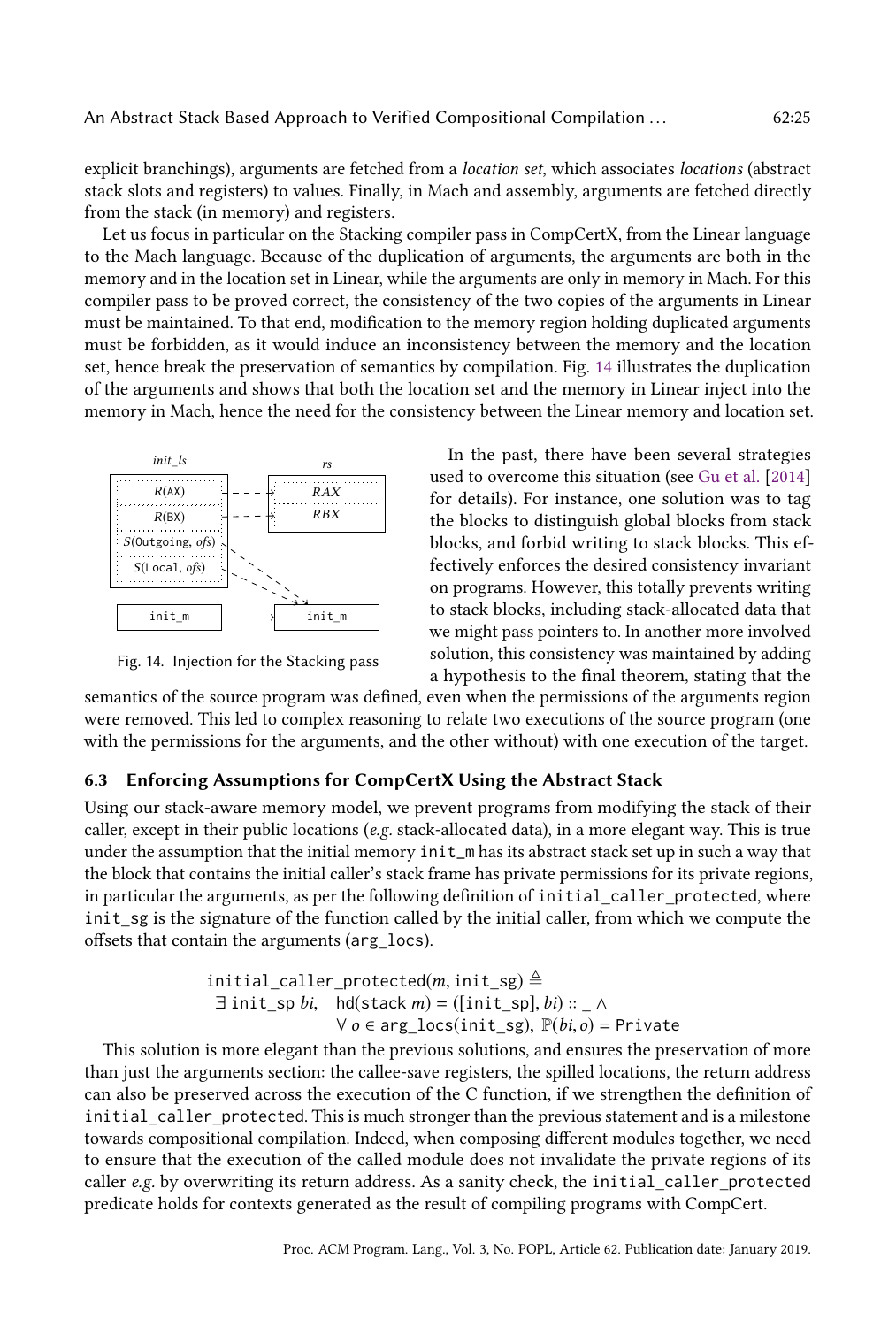# <span id="page-25-0"></span>7 RELATED WORK

Verified compilation is not a new research topic. In the area of verified compilation of functional programs, compilation does not involve complicated manipulations of runtime stack like that of imperative programs (e.g. CakeML [\[Kumar et al.](#page-28-9) [2014\]](#page-28-9)). As a result, the difficulties discussed in this paper do not show up. We compare our work with related work on verified compilation of imperative programs. Most notable related work is about extending CompCert to support merging of stack blocks, machine code generation or compositional compilation. We perform the comparison both quantitatively based on the development time (person-months) and the lines of codes for each extension, and qualitatively based on the features we support as discussed in the introduction (excluding stack-awareness which is a unique feature of our work), i.e., what language is targeted, the completeness of the implementation, and the degree of compositionality achieved, if any.

<span id="page-25-1"></span>

|                 | <b>Target</b>   | Completeness    | Compositionality | Time | <b>LOC</b> |
|-----------------|-----------------|-----------------|------------------|------|------------|
| CompCert(3.0.1) | CompCert Asm    | complete        | separate         |      | 135k       |
| <b>SACC</b>     | CompCert Asm    | complete        | separate         | 7.5  | $+21k$     |
| <b>CCMC</b>     | МC              | complete        | separate         | 2    | $+19k$     |
| <b>SACCX</b>    | МC              | complete        | contextual       | 1    | $+8k$      |
| OCC             | SingleStack Asm | w.o. some opts. | N/A              |      | 100k       |
| CCC             | CompCert Asm    | w.o. some opts. | general          | 10   | 200k       |
| <b>SCC</b>      | CompCert Asm    | complete        | separate         | 2    | $+3k$      |
| <b>CCX</b>      | CompCert Asm    | no s.a. data    | contextual       |      | $+8k$      |
| CC-TSO          | $x86-TSO$       | w.o. some opts. | concurrency      | 45   | 85k        |
| CompCertS       | CompCert Asm    | w.o. some opts. | N/A              | 25   | 220k       |

Table 1. Comparison with the related projects

Table [1](#page-25-1) summarizes the result of the comparisons. The first column lists the names of the extensions of CompCert that we consider. The first one is the original CompCert. The following three are Stack-Aware CompCert (SACC), CompCertMC (CCMC) and Stack-Aware CompCertX (SACCX) described in this paper. The rest are existing projects that we describe below. In column 3, łcompletež means the compiler implements the full compilation chain of CompCert and supports all the features in the vanilla CompCert such as stack-allocated data; "w.o. some opts" means some optimization passes of CompCert are not implemented; and "no s.a. data" means the compiler does not support programs with stack-allocated data. The last two columns contains the comparison of development time (in person-months) and lines of Coq code. The number of lines is the result of running coqwc on the associated developments and adding the columns "spec" and "proof". A number following the + sign indicates the change in LOC between that extension and the version of CompCert it is based upon. Specifically, SACC is based upon CompCert(v3.0.1); CCMC is based upon SACC; and SACCX further extends CCMC. SCC and CCX are based on CompCert(v2.4) and CompCert(v2.3), respectively.

Quantitative CompCert (QCC). [Carbonneaux et al.](#page-28-5) [\[2014\]](#page-28-5) design an analysis of stack bounds and use their results to merge stack blocks into a single stack. Their key ideas are the following: 1) they augment the event traces with call and return events, which will be used to calculate the stack consumption of a given trace; 2) they compute an oracle as a byproduct of the compiler, which associates every function identifier with its stack usage. They prove that if the stack consumption for all traces at the source level does not exceed the size of the actual stack, the source program can be correctly compiled into an assembly program with a finite stack.

We have borrowed from their work the idea of using an oracle generated as a byproduct of compilation to determine the sizes of concrete frames. The main differences between our work and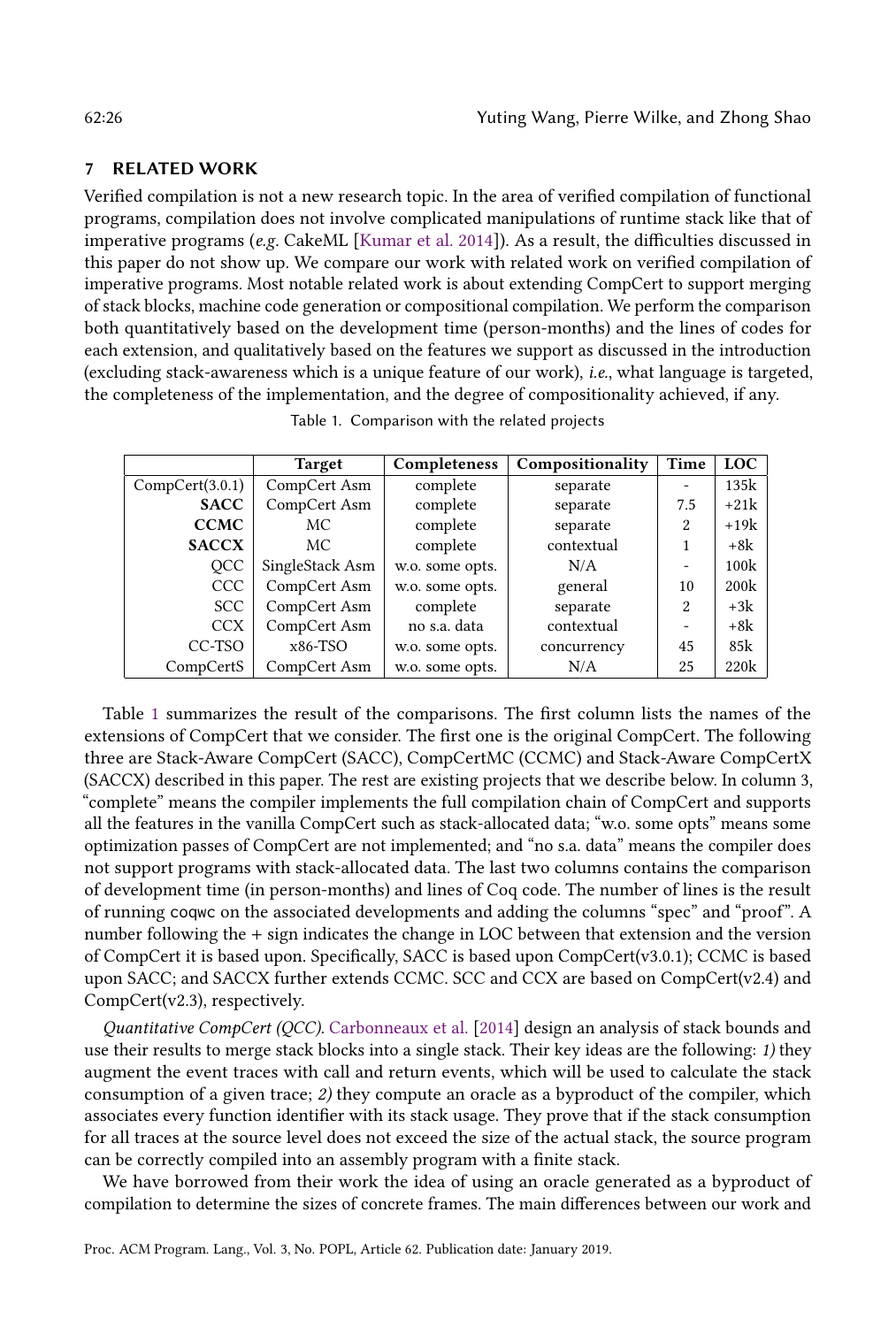An Abstract Stack Based Approach to Verified Compositional Compilation . . . . . . . . . . . . . . . 62:27

theirs are listed as follows. First, instead of using a linear event trace to calculate stack consumption, we divide the linear trace into "stages" each of which is a list of frames allocated by a sequence of tailcalls. With this more structured representation of historical events, we are able to maintain the invariant and prove the preservation of stack consumption for optimization passes that change the call and return events, such as tailcall and inlining optimizations. By contrast, they only prove preservation of stack consumption for compilation passes that do not change the augmented event traces. The extended version of their paper suggests new refinement relations for event traces that would allow them to deal with tailcall recognition and function inlining. However, these relations deviate from the conventional one used in CompCert, and it is not clear how feasible their suggested approach is. As such, these optimizations are still not verified in Quantitative CompCert.

Second, our compiler correctness theorem is applicable in compositional compilation, whereas their analysis of stack consumption requires knowledge of full event traces. Therefore, their stack merging is possible only for compilation of full programs.

Third, because they only deal with compiler passes that do not change the call and return events, they are able to get an accurate bound of stack consumption at the source level. However, because the tailcall optimization changes the call-return structure, the stack consumption we compute at the source level may be an over-approximation. Consider the following example:

```
int sum(int n, int acc)if(n <= 0) return acc ;
  else return sum(n - 1, n + acc)
}
```
The tailcall optimization may change the recursive call to sum into a tailcall. Then, the stack consumption at the source level is linear in n, while it is constant in the target program. One way to solve this problem would be to parameterize the semantics of languages before tailcall optimization with an oracle which predicts which function calls will be compiled into tailcalls, and compute a tighter bound for source programs. The implementation of this idea is currently underway.

Last, our correctness theorem states that every behavior of the compiled program is an improvement over a behavior of the source program provided the source program does not have undefined behavior. In order to discharge this "defined semantics" hypothesis, we need to analyze the stack usage of source programs. This is orthogonal to the work in this paper and left for future work.

Compositional CompCert (CCC). The state-of-the-art verified compositional compiler for C programs is Compositional CompCert [\[Stewart 2015;](#page-29-4) [Stewart et al.](#page-29-5) [2015\]](#page-29-5). In CCC, source modules may be written in any intermediate language whose semantics can be described in the framework of interaction semantics. The compilation of heterogeneous modules is proved individually and the results are combined to prove contextual equivalence between the full source and target programs linked through interaction semantics. In order to formalize the non-interference properties of memory operations across (heterogeneous) modules, Stewart et al. designed structured memory injections, which generalize memory injections to keep track of the ownership of blocks by modules.

Although CCC has a very general notion of compositionality, several optimizations including tailcall recognition and function inlining have not been ported and the target language is CompCert assembly. It is unclear whether their work can be extended to support all optimizations; or to support lower-level assembly languages. Last, although structured memory injections are a general mechanism for describing invariants over memory states, they also incur a lot of complexity in verification, as manifested by their Coq development.

In contrast, both CompCertMC and Stack-Aware CompCertX compile into a language that closely mirrors the actual machine code. They both implement the full compilation chain of CompCert but support a less general notion of compositionality.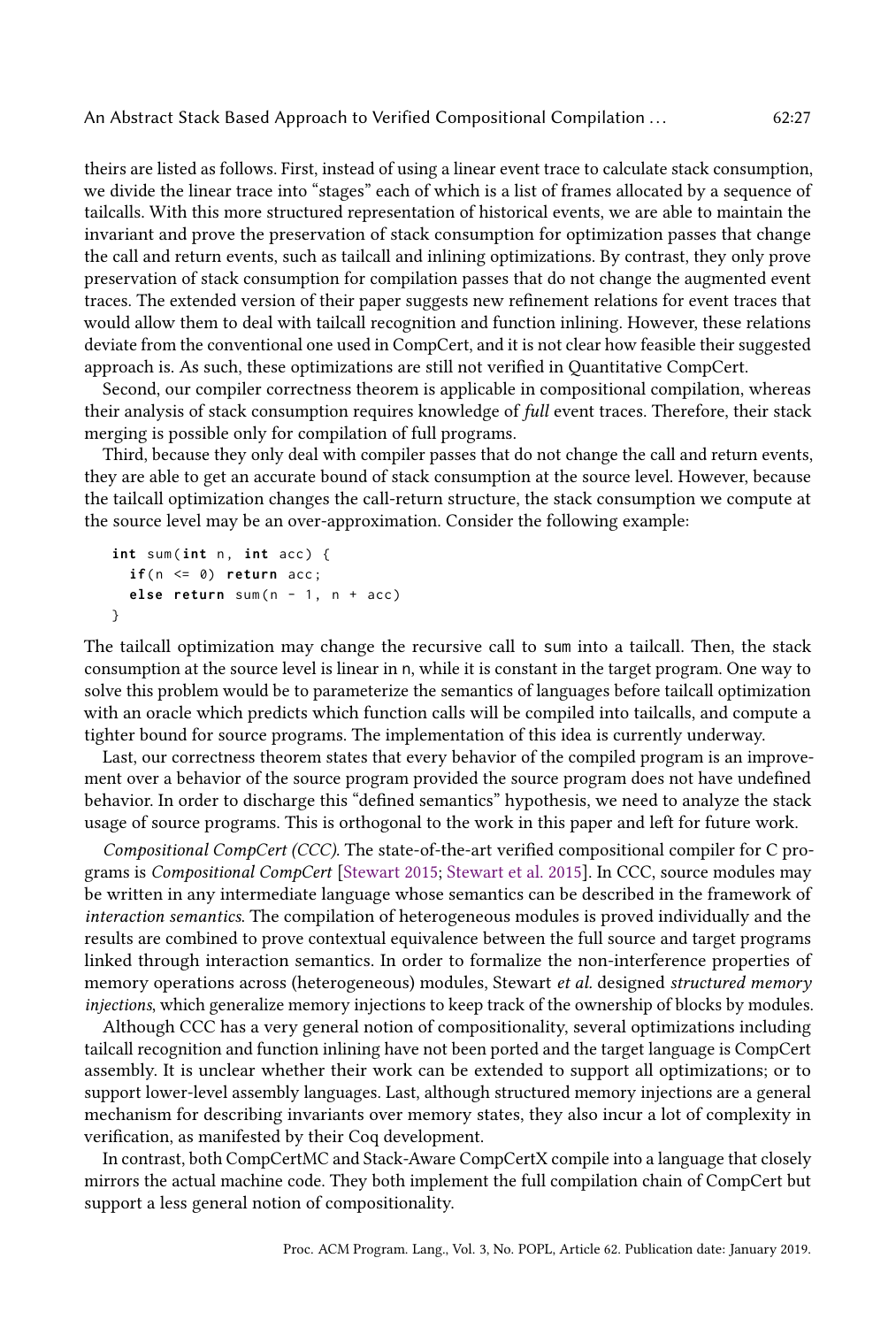Separate CompCert (SCC). [Kang et al.](#page-28-2) [\[2016\]](#page-28-2) have developed a lightweight approach to separate compilation in CompCert. In their approach, all the source modules are written in C and are simultaneously compiled down to CompCert assembly (with the exception that the compilation paths for different modules can vary in the optimizations being applied). Their work has been officially integrated into CompCert as verified separate compilation since version 2.7. As such, support of verified separate compilation becomes a de facto requirement for any extension that claims support of the full CompCert. All three compilers introduced in this paper support it. The compositionality provided by Separate CompCert is weaker than Compositional CompCert: it works only for homogeneous programs. On the other hand, the effort for developing SCC is also significantly smaller.

CompCertX (CCX). CompCertX [\[Gu et al.](#page-28-0) [2015\]](#page-28-0) extends CompCert to support the compilation of abstraction layers for deep specifications. Like Stack-Aware CompCertX, it supports contextual compilation. The biggest issue with CompCertX is that it does not support compilation of programs with stack-allocated data. Moreover, the non-interference property of memory operations is formalized in an ad hoc way as discussed in Sec. [6.2.](#page-23-0) In contrast, all three compilers introduced in this paper support stack-allocated data and enforce the non-interference property through the uniform access policy provided by the abstract stack.

CompCertTSO (CC-TSO). CompCert-TSO [\[Sevcík et al.](#page-29-10) [2011,](#page-29-10) [2013\]](#page-29-11) is an extension of CompCert that compiles programs with concurrency based on the relaxed shared-memory model TSO. It is designed to allow most of the proofs of the compiler passes to be done by threadwise simulation arguments (although some passes still need to be proved on full programs). CompCertTSO targets x86 machine code supporting TSO concurrency and with a finite memory. Optimizations that are unsound under the TSO semantics are not implemented in CompCertTSO, such as common subexpression elimination. The implementation also involves deep changes to CompCert.

CompCertS. CompCertS [\[Besson et al.](#page-28-10) [2017\]](#page-28-10) is an extension of CompCert that aims to support low-level manipulations such as bitwise operations on pointer values. This work also features a finite memory space and also borrows from Quantitative CompCert the idea of parameterizing the semantics with an oracle for the stack usage of functions. The main difference lies in the way that stack memory is tracked. Our work relies on the abstract stack structure while CompCertS is more ad hoc. Because we have an abstract stack, we are able to prove the function inlining and tailcall recognition optimization, while CompCertS excludes these optimizations. Moreover, unlike the present work, they only support whole programs and do not merge the stack blocks into a finite stack block.

The Cerco C Compiler. Finally, we briefly discuss the Cerco (Certified Complexity) compiler [\[Ama](#page-28-11)[dio et al.](#page-28-11) [2014\]](#page-28-11) that is loosely based on CompCert and formally verified in the Matita proof assistant [\[Asperti et al.](#page-28-12) [2011\]](#page-28-12). The Cerco compiler targets at 8-bit machine code for Intel 8051/8052 microprocessors. It takes a C source program as input and outputs an annotated version of it in addition to generating object code. The annotations reflect the costs in time and space for compiled instructions at the machine code level back to the source level, including the stack consumption at function calls and returns. They are used to analyze and verify the time and space complexity of generated machine code at the source level. In this sense, the approach taken by Cerco is similar to QCC where the usage of annotations can be thought as a generalization of the oracle for stack space. The front-end of Cerco is based on CompCert, while its backend is adapted from a course project which does not perform any advanced optimization such as inlining or tailcall recognition.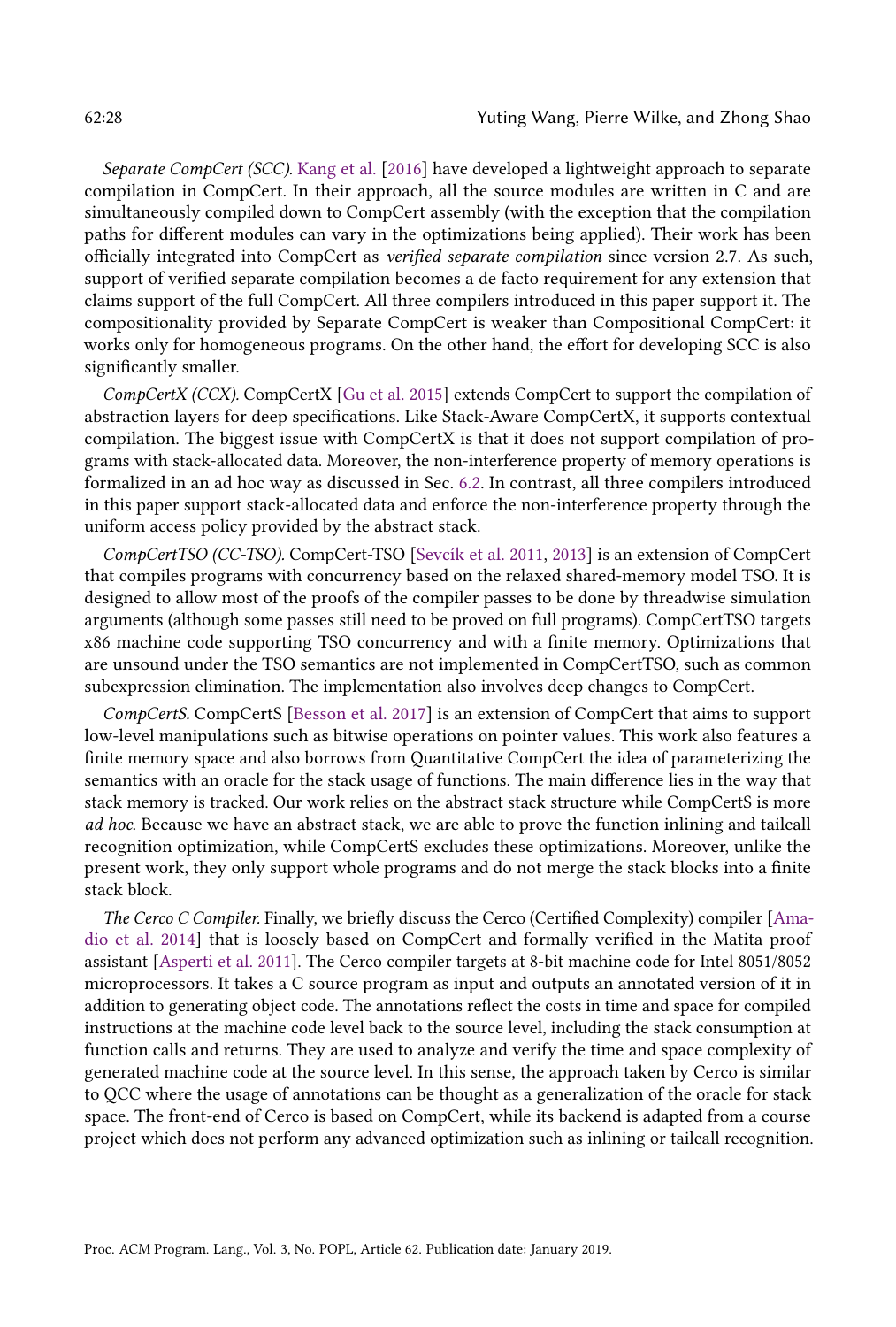An Abstract Stack Based Approach to Verified Compositional Compilation . . . . . . . . . . . . . . . 62:29

# <span id="page-28-6"></span>8 CONCLUSION

We proposed a lightweight approach to verified compositional compilation to machine code in CompCert. By enriching CompCert's memory model with an abstract stack that keeps track of stack consumption and stack permissions, we developed Stack-Aware CompCert, a complete extension of CompCert with a notion of finite stack supporting a uniform stack access policy. Based on Stack-Aware CompCert, we developed CompCertMC, the first complete extension of CompCert that compiles C programs into low-level code with flat memory spaces, and Stack-Aware CompCertX which supports contextual compilation by exploiting the enrichment of the abstract stack with stack permissions.

# ACKNOWLEDGMENTS

We would like to thank anonymous referees for helpful feedbacks that improved this paper significantly. This research is based on work supported in part by NSF grants 1521523, 1715154, and 1763399 and DARPA grant FA8750-15-C-0082. The U.S. Government is authorized to reproduce and distribute reprints for Governmental purposes notwithstanding any copyright notation thereon. The views and conclusions contained herein are those of the authors and should not be interpreted as necessarily representing the official policies or endorsements, either expressed or implied, of DARPA or the U.S. Government.

# REFERENCES

- <span id="page-28-11"></span>Roberto M. Amadio, Nicolas Ayache, Francois Bobot, Jaap P. Boender, Brian Campbell, Ilias Garnier, Antoine Madet, James McKinna, Dominic P. Mulligan, Mauro Piccolo, Randy Pollack, Yann Régis-Gianas, Claudio Sacerdoti Coen, Ian Stark, and Paolo Tranquilli. 2014. Certified Complexity (CerCo). In Foundational and Practical Aspects of Resource Analysis, Ugo Dal Lago and Ricardo Peña (Eds.). Springer International Publishing, Cham, 1-18.
- <span id="page-28-3"></span>Andrew Appel. 2011. Verified Software Toolchain. In Proc. 20th European Symposium on Programming (ESOP'11), Gilles Barthe (Ed.). LNCS, Vol. 6602. Springer, Saarbrucken, Germany, 1-17.
- <span id="page-28-12"></span>Andrea Asperti, Wilmer Ricciotti, Claudio Sacerdoti Coen, and Enrico Tassi. 2011. The Matita Interactive Theorem Prover. In Proc. 23rd International Conference on Automated Deduction (CADE'11). Springer-Verlag, Berlin, Heidelberg, 64-69.
- <span id="page-28-10"></span>Frédéric Besson, Sandrine Blazy, and Pierre Wilke. 2017. CompCertS: A Memory-Aware Verified C Compiler Using Pointer as Integer Semantics. In Interactive Theorem Proving, Mauricio Ayala-Rincón and César A. Muñoz (Eds.). Springer International Publishing, Cham, 81-97.
- <span id="page-28-7"></span>Sandrine Blazy, Zaynah Dargaye, and Xavier Leroy. 2006. Formal Verification of a C Compiler Front-end. In Proceedings of the 14th International Conference on Formal Methods (FM'06). Springer-Verlag, Berlin, Heidelberg, 460-475.
- <span id="page-28-5"></span>Quentin Carbonneaux, Jan Hoffmann, Tahina Ramananandro, and Zhong Shao. 2014. End-to-End Verification of Stack-Space Bounds for C Programs. In Proc. 2014 ACM Conference on Programming Language Design and Implementation (PLDI'14). ACM, New York, 270-281.
- <span id="page-28-8"></span>Ronghui Gu, Jeremie Koenig, Tahina Ramananandro, Zhong Shao, Xiongnan(Newman) Wu, Shu-Chun Weng, Haozhong Zhang, and Yu Guo. 2014. Deep Specifications and Certified Abstraction Layers. Yale Univ. Technical Report YALEU/DCS/TR-1500; [http://flint.cs.yale.edu/publications/dscal.html.](http://flint.cs.yale.edu/publications/dscal.html)
- <span id="page-28-0"></span>Ronghui Gu, Jeremie Koenig, Tahina Ramananandro, Zhong Shao, Xiongnan(Newman) Wu, Shu-Chun Weng, Haozhong Zhang, and Yu Guo. 2015. Deep Specifications and Certified Abstraction Layers. In Proc. 42nd ACM Symposium on Principles of Programming Languages (POPL'15). ACM, New York, 595-608.
- <span id="page-28-1"></span>Ronghui Gu, Zhong Shao, Hao Chen, Xiongnan (Newman) Wu, Jieung Kim, Vilhelm Sjöberg, and David Costanzo. 2016. CertiKOS: An Extensible Architecture for Building Certified Concurrent OS Kernels. In Proc. 12th USENIX Symposium on Operating Systems Design and Implementation (OSDI'16). USENIX Association, GA, 653-669.
- <span id="page-28-4"></span>Ronghui Gu, Zhong Shao, Jieung Kim, Xiongnan (Newman) Wu, Jeremie Koenig, Vilhelm Sjober, Hao Chen, David Costanzo, and Tahnia Ramananandro. 2018. Certified Concurrent Abstraction Layers. In Proc. 2018 ACM Conference on Programming Language Design and Implementation (PLDI'18). ACM, New York, 646-661.
- <span id="page-28-2"></span>Jeehoon Kang, Yoonseung Kim, Chung-Kil Hur, Derek Dreyer, and Viktor Vafeiadis. 2016. Lightweight verification of separate compilation. In Proc. 43rd ACM Symposium on Principles of Programming Languages (POPL'16). ACM, New York,  $178 - 190.$
- <span id="page-28-9"></span>Ramana Kumar, Magnus O. Myreen, Michael Norrish, and Scott Owens. 2014. CakeML: A Verified Implementation of ML. In Proc. 41st ACM Symposium on Principles of Programming Languages (POPL'14). ACM, New York, NY, USA, 179-191.